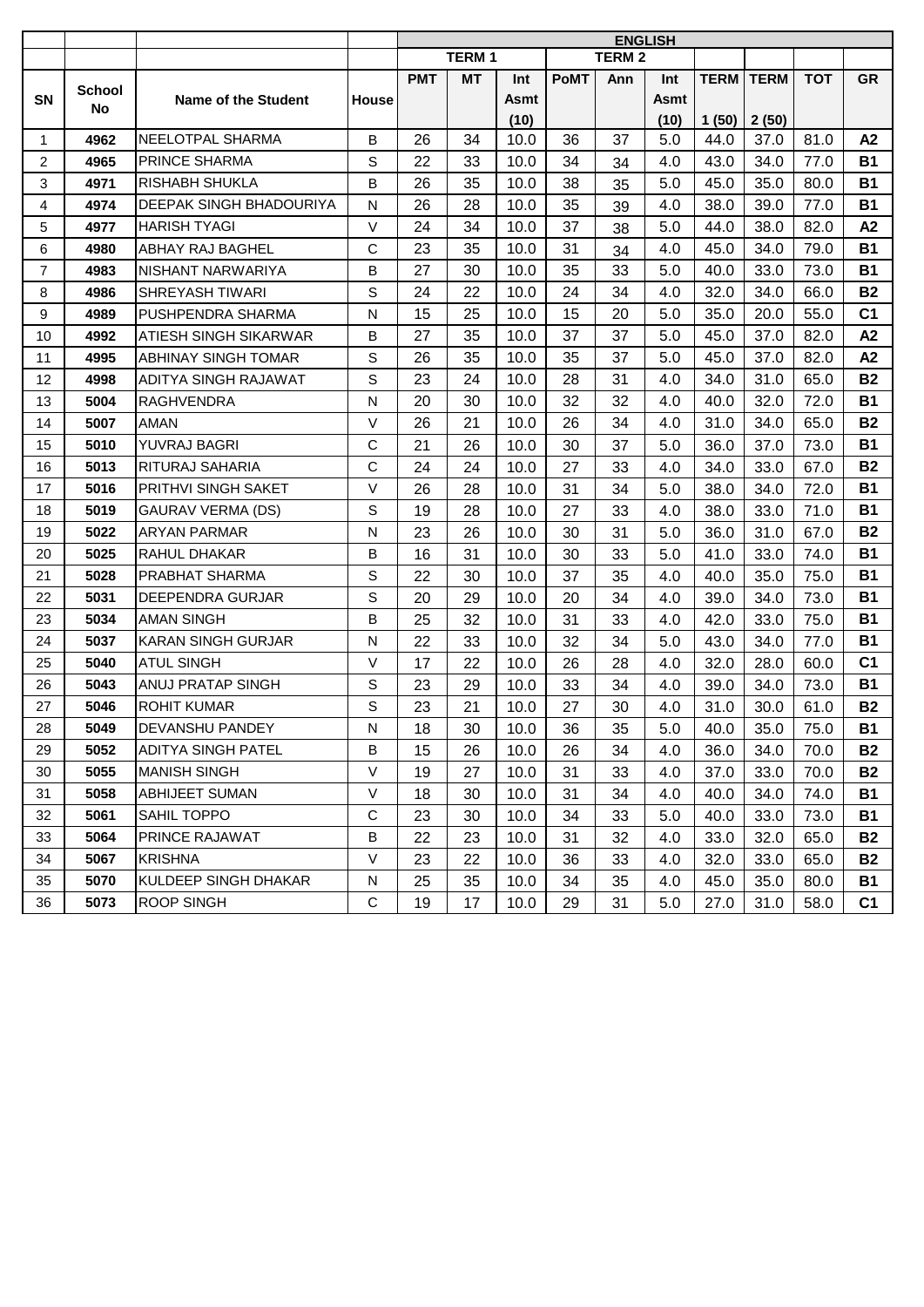|                |               |                            | <b>HINDI</b> |              |      |             |              |             |                    |       |            |                |
|----------------|---------------|----------------------------|--------------|--------------|------|-------------|--------------|-------------|--------------------|-------|------------|----------------|
|                |               |                            |              | <b>TERM1</b> |      |             | <b>TERM2</b> |             |                    |       |            |                |
|                | <b>School</b> |                            | <b>PMT</b>   | MT           | Int  | <b>PoMT</b> | Ann          | Int         | <b>TERM   TERM</b> |       | <b>TOT</b> | <b>GR</b>      |
| <b>SN</b>      | No            | <b>Name of the Student</b> |              |              | Asmt |             |              | <b>Asmt</b> |                    |       |            |                |
|                |               |                            |              |              | (10) |             |              | (10)        | 1(50)              | 2(50) |            |                |
| $\mathbf{1}$   | 4962          | NEELOTPAL SHARMA           | 23           | 35           | 10.0 | 36          | 29           | 10.0        | 45.0               | 39.0  | 84.0       | A2             |
| $\overline{2}$ | 4965          | PRINCE SHARMA              | 21           | 29           | 10.0 | 35          | 21           | 10.0        | 39.0               | 31.0  | 70.0       | <b>B2</b>      |
| 3              | 4971          | <b>RISHABH SHUKLA</b>      | 21           | 32           | 10.0 | 35          | 35           | 10.0        | 42.0               | 45.0  | 87.0       | A2             |
| 4              | 4974          | DEEPAK SINGH BHADOURIYA    | 20.5         | 29           | 10.0 | 34          | 30           | 10.0        | 39.0               | 40.0  | 79.0       | <b>B1</b>      |
| 5              | 4977          | <b>HARISH TYAGI</b>        | 22.5         | 35           | 10.0 | 33          | 30           | 10.0        | 45.0               | 40.0  | 85.0       | A2             |
| 6              | 4980          | ABHAY RAJ BAGHEL           | 19           | 33           | 10.0 | 37          | 34           | 10.0        | 43.0               | 44.0  | 87.0       | A2             |
| $\overline{7}$ | 4983          | NISHANT NARWARIYA          | 22           | 25           | 10.0 | 35          | 23           | 10.0        | 35.0               | 33.0  | 68.0       | <b>B2</b>      |
| 8              | 4986          | SHREYASH TIWARI            | 14.5         | 16           | 10.0 | 35          | 23           | 10.0        | 26.0               | 33.0  | 59.0       | C <sub>1</sub> |
| 9              | 4989          | PUSHPENDRA SHARMA          | 15           | 22           | 10.0 | 32          | 12           | 10.0        | 32.0               | 22.0  | 54.0       | C <sub>1</sub> |
| 10             | 4992          | ATIESH SINGH SIKARWAR      | 26           | 34           | 10.0 | 34          | 33           | 10.0        | 44.0               | 43.0  | 87.0       | A2             |
| 11             | 4995          | <b>ABHINAY SINGH TOMAR</b> | 21.5         | 27           | 10.0 | 32          | 31           | 10.0        | 37.0               | 41.0  | 78.0       | <b>B1</b>      |
| 12             | 4998          | ADITYA SINGH RAJAWAT       | 15.5         | 23           | 10.0 | 31          | 30           | 10.0        | 33.0               | 40.0  | 73.0       | <b>B1</b>      |
| 13             | 5004          | <b>RAGHVENDRA</b>          | 18.5         | 30           | 10.0 | 30          | 32           | 10.0        | 40.0               | 42.0  | 82.0       | A2             |
| 14             | 5007          | <b>AMAN</b>                | 16           | 28           | 10.0 | 31          | 32           | 10.0        | 38.0               | 42.0  | 80.0       | <b>B1</b>      |
| 15             | 5010          | YUVRAJ BAGRI               | 22           | 24           | 10.0 | 30          | 35           | 10.0        | 34.0               | 45.0  | 79.0       | <b>B1</b>      |
| 16             | 5013          | RITURAJ SAHARIA            | 18.5         | 19           | 10.0 | 30          | 28           | 10.0        | 29.0               | 38.0  | 67.0       | <b>B2</b>      |
| 17             | 5016          | PRITHVI SINGH SAKET        | 19.5         | 21           | 10.0 | 29          | 29           | 10.0        | 31.0               | 39.0  | 70.0       | <b>B2</b>      |
| 18             | 5019          | <b>GAURAV VERMA (DS)</b>   | 22           | 31           | 10.0 | 31          | 24           | 10.0        | 41.0               | 34.0  | 75.0       | <b>B1</b>      |
| 19             | 5022          | <b>ARYAN PARMAR</b>        | 17           | 30           | 10.0 | 28          | 28           | 10.0        | 40.0               | 38.0  | 78.0       | <b>B1</b>      |
| 20             | 5025          | RAHUL DHAKAR               | 12.5         | 29           | 10.0 | 28          | 27           | 10.0        | 39.0               | 37.0  | 76.0       | <b>B1</b>      |
| 21             | 5028          | PRABHAT SHARMA             | 15           | 29           | 10.0 | 29          | 29           | 10.0        | 39.0               | 39.0  | 78.0       | <b>B1</b>      |
| 22             | 5031          | DEEPENDRA GURJAR           | 19.5         | 26           | 10.0 | 27          | 29           | 10.0        | 36.0               | 39.0  | 75.0       | <b>B1</b>      |
| 23             | 5034          | <b>AMAN SINGH</b>          | 20.5         | 30           | 10.0 | 28          | 31           | 10.0        | 40.0               | 41.0  | 81.0       | A2             |
| 24             | 5037          | <b>KARAN SINGH GURJAR</b>  | 22.5         | 32           | 10.0 | 28          | 30           | 10.0        | 42.0               | 40.0  | 82.0       | A2             |
| 25             | 5040          | <b>ATUL SINGH</b>          | 18.5         | 28           | 10.0 | 28          | 30           | 10.0        | 38.0               | 40.0  | 78.0       | <b>B1</b>      |
| 26             | 5043          | ANUJ PRATAP SINGH          | 15           | 30           | 10.0 | 29          | 31           | 10.0        | 40.0               | 41.0  | 81.0       | A2             |
| 27             | 5046          | <b>ROHIT KUMAR</b>         | 19           | 28           | 10.0 | 28          | 29           | 10.0        | 38.0               | 39.0  | 77.0       | <b>B1</b>      |
| 28             | 5049          | <b>DEVANSHU PANDEY</b>     | 14           | 28           | 10.0 | 29          | 29           | 10.0        | 38.0               | 39.0  | 77.0       | <b>B1</b>      |
| 29             | 5052          | <b>ADITYA SINGH PATEL</b>  | 14.5         | 15           | 10.0 | 30          | 30           | 10.0        | 25.0               | 40.0  | 65.0       | <b>B2</b>      |
| 30             | 5055          | <b>MANISH SINGH</b>        | 15           | 33           | 10.0 | 29          | 27           | 10.0        | 43.0               | 37.0  | 80.0       | <b>B1</b>      |
| 31             | 5058          | ABHIJEET SUMAN             | 19           | 22           | 10.0 | 29          | 22           | 10.0        | 32.0               | 32.0  | 64.0       | <b>B2</b>      |
| 32             | 5061          | SAHIL TOPPO                | 15           | 27           | 10.0 | 26          | 22           | 10.0        | 37.0               | 32.0  | 69.0       | <b>B2</b>      |
| 33             | 5064          | PRINCE RAJAWAT             | 14           | 26           | 10.0 | 28          | 26           | 10.0        | 36.0               | 36.0  | 72.0       | <b>B1</b>      |
| 34             | 5067          | <b>KRISHNA</b>             | 20           | 28           | 10.0 | 29          | 28           | 10.0        | 38.0               | 38.0  | 76.0       | <b>B1</b>      |
| 35             | 5070          | KULDEEP SINGH DHAKAR       | 13.5         | 31           | 10.0 | 29          | 27           | 10.0        | 41.0               | 37.0  | 78.0       | <b>B1</b>      |
| 36             | 5073          | <b>ROOP SINGH</b>          | 14           | 31           | 10.0 | 30          | 24           | 10.0        | 41.0               | 34.0  | 75.0       | <b>B1</b>      |
|                |               |                            |              |              |      |             |              |             |                    |       |            |                |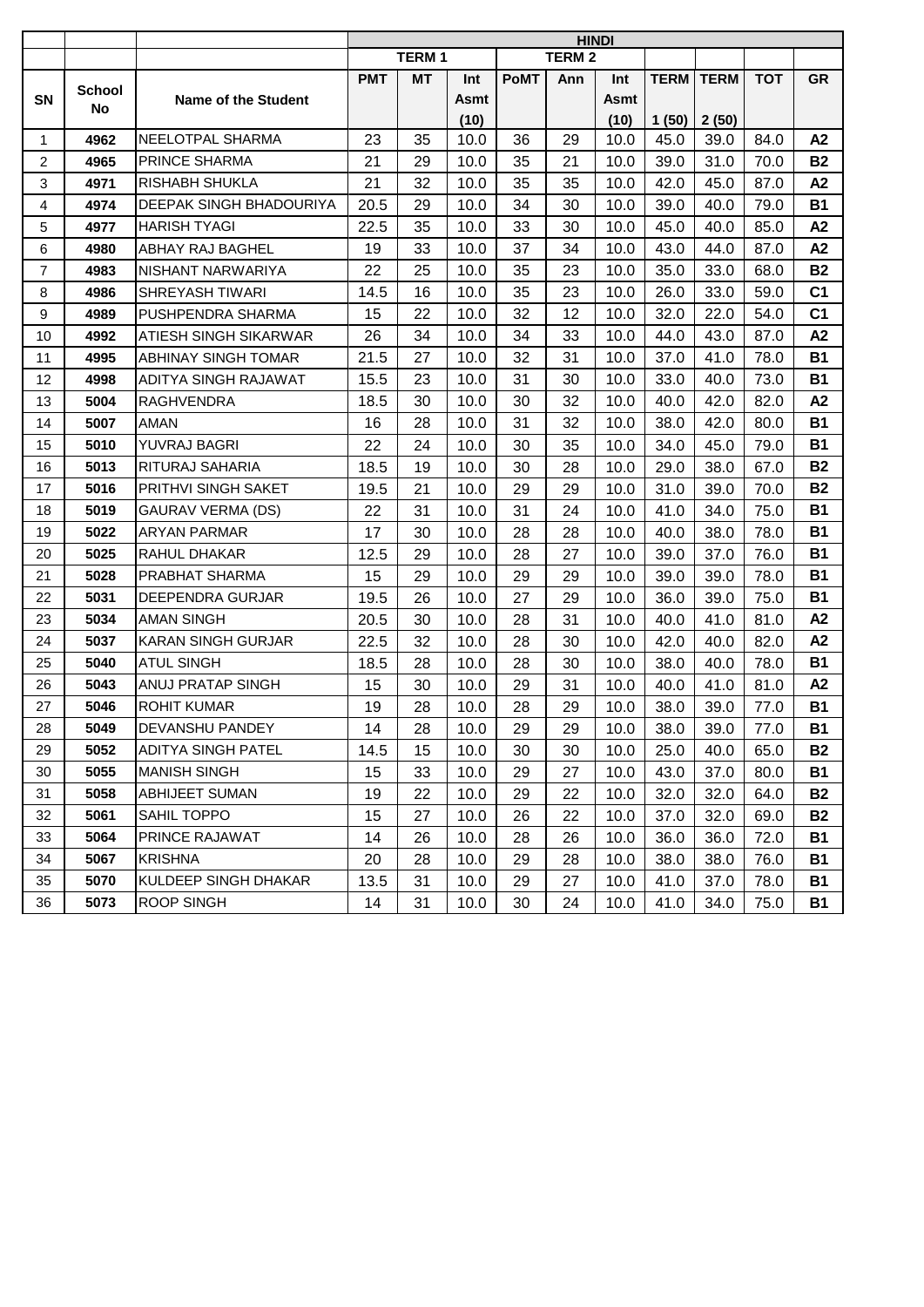|                |        |                           | <b>MATHEMATICS</b> |                   |      |                |               |      |       |                    |            |                |
|----------------|--------|---------------------------|--------------------|-------------------|------|----------------|---------------|------|-------|--------------------|------------|----------------|
|                |        |                           |                    | TERM <sub>1</sub> |      |                | <b>TERM 2</b> |      |       |                    |            |                |
|                | School |                           | <b>PMT</b>         | MT                | Int  | <b>PoMT</b>    | Ann           | Int  |       | <b>TERM   TERM</b> | <b>TOT</b> | <b>GR</b>      |
| SN             | No.    | Name of the Student       |                    |                   | Asmt |                |               | Asmt |       |                    |            |                |
|                |        |                           |                    |                   | (10) |                |               | (10) | 1(50) | 2(50)              |            |                |
| $\mathbf 1$    | 4962   | NEELOTPAL SHARMA          | 27                 | 36                | 10.0 | 31             | 40            | 10.0 | 46.0  | 50.0               | 96.0       | A <sub>1</sub> |
| $\overline{2}$ | 4965   | <b>PRINCE SHARMA</b>      | 24                 | 30                | 10.0 | 25             | 37            | 10.0 | 40.0  | 47.0               | 87.0       | A2             |
| 3              | 4971   | RISHABH SHUKLA            | 29                 | 39                | 10.0 | 35             | 39            | 10.0 | 49.0  | 49.0               | 98.0       | A1             |
| $\overline{4}$ | 4974   | DEEPAK SINGH BHADOURIYA   | 28                 | 29                | 10.0 | 20             | 29            | 10.0 | 39.0  | 39.0               | 78.0       | <b>B1</b>      |
| 5              | 4977   | <b>HARISH TYAGI</b>       | 27                 | 34                | 10.0 | 29             | 32            | 10.0 | 44.0  | 42.0               | 86.0       | A2             |
| 6              | 4980   | ABHAY RAJ BAGHEL          | 27                 | 34                | 10.0 | 22             | 38            | 10.0 | 44.0  | 48.0               | 92.0       | A1             |
| $\overline{7}$ | 4983   | NISHANT NARWARIYA         | 27                 | 29                | 10.0 | 10             | 31            | 10.0 | 39.0  | 41.0               | 80.0       | <b>B1</b>      |
| 8              | 4986   | SHREYASH TIWARI           | 26                 | 20                | 10.0 | 30             | 12            | 10.0 | 30.0  | 22.0               | 52.0       | C <sub>1</sub> |
| 9              | 4989   | PUSHPENDRA SHARMA         | 15                 | 17                | 10.0 | 15             | 12            | 10.0 | 27.0  | 22.0               | 49.0       | C <sub>2</sub> |
| 10             | 4992   | ATIESH SINGH SIKARWAR     | 29                 | 37                | 10.0 | 33             | 37            | 10.0 | 47.0  | 47.0               | 94.0       | A1             |
| 11             | 4995   | ABHINAY SINGH TOMAR       | 27                 | 27                | 10.0 | 28             | 28            | 10.0 | 37.0  | 38.0               | 75.0       | <b>B1</b>      |
| 12             | 4998   | ADITYA SINGH RAJAWAT      | 18                 | 22                | 10.0 | 25             | 17            | 10.0 | 32.0  | 27.0               | 59.0       | C <sub>1</sub> |
| 13             | 5004   | <b>RAGHVENDRA</b>         | 22                 | 26                | 10.0 | 21             | 28            | 10.0 | 36.0  | 38.0               | 74.0       | <b>B1</b>      |
| 14             | 5007   | AMAN                      | 28                 | 30                | 10.0 | 28             | 23            | 10.0 | 40.0  | 33.0               | 73.0       | <b>B1</b>      |
| 15             | 5010   | YUVRAJ BAGRI              | 24                 | 24                | 10.0 | 21             | 28            | 10.0 | 34.0  | 38.0               | 72.0       | <b>B1</b>      |
| 16             | 5013   | RITURAJ SAHARIA           | 23                 | 24                | 10.0 | 5              | 28            | 10.0 | 34.0  | 38.0               | 72.0       | <b>B1</b>      |
| 17             | 5016   | PRITHVI SINGH SAKET       | 19                 | 16                | 10.0 | 8              | 19            | 10.0 | 26.0  | 29.0               | 55.0       | C <sub>1</sub> |
| 18             | 5019   | GAURAV VERMA (DS)         | 8                  | 34                | 10.0 | 21             | 28            | 10.0 | 44.0  | 38.0               | 82.0       | A2             |
| 19             | 5022   | <b>ARYAN PARMAR</b>       | $\overline{2}$     | 28                | 10.0 | 18             | 18            | 10.0 | 38.0  | 28.0               | 66.0       | <b>B2</b>      |
| 20             | 5025   | RAHUL DHAKAR              | 14                 | 27                | 10.0 | 27             | 25            | 10.0 | 37.0  | 35.0               | 72.0       | <b>B1</b>      |
| 21             | 5028   | PRABHAT SHARMA            | 15                 | 22                | 10.0 | 20             | 31            | 10.0 | 32.0  | 41.0               | 73.0       | <b>B1</b>      |
| 22             | 5031   | DEEPENDRA GURJAR          | 24                 | 23                | 10.0 | 19             | 24            | 10.0 | 33.0  | 34.0               | 67.0       | <b>B2</b>      |
| 23             | 5034   | AMAN SINGH                | 25                 | 29                | 10.0 | 26             | 35            | 10.0 | 39.0  | 45.0               | 84.0       | A2             |
| 24             | 5037   | <b>KARAN SINGH GURJAR</b> | 26                 | 25                | 10.0 | 24             | 27            | 10.0 | 35.0  | 37.0               | 72.0       | <b>B1</b>      |
| 25             | 5040   | <b>ATUL SINGH</b>         | 22                 | 16                | 10.0 | $\overline{7}$ | 13            | 10.0 | 26.0  | 23.0               | 49.0       | C <sub>2</sub> |
| 26             | 5043   | ANUJ PRATAP SINGH         | 28                 | 39                | 10.0 | 30             | 36            | 10.0 | 49.0  | 46.0               | 95.0       | A1             |
| 27             | 5046   | <b>ROHIT KUMAR</b>        | 17                 | 27                | 10.0 | 14             | 29            | 10.0 | 37.0  | 39.0               | 76.0       | <b>B1</b>      |
| 28             | 5049   | DEVANSHU PANDEY           | 13                 | 36                | 10.0 | 26             | 35            | 10.0 | 46.0  | 45.0               | 91.0       | A1             |
| 29             | 5052   | <b>ADITYA SINGH PATEL</b> | 18                 | 18                | 10.0 | 23             | 28            | 10.0 | 28.0  | 38.0               | 66.0       | <b>B2</b>      |
| 30             | 5055   | <b>MANISH SINGH</b>       | 25                 | 31                | 10.0 | 27             | 25            | 10.0 | 41.0  | 35.0               | 76.0       | <b>B1</b>      |
| 31             | 5058   | <b>ABHIJEET SUMAN</b>     | 24                 | 28                | 10.0 | 22             | 22            | 10.0 | 38.0  | 32.0               | 70.0       | <b>B2</b>      |
| 32             | 5061   | SAHIL TOPPO               | 20                 | 31                | 10.0 | 16             | 22            | 10.0 | 41.0  | 32.0               | 73.0       | <b>B1</b>      |
| 33             | 5064   | PRINCE RAJAWAT            | 16                 | 19                | 10.0 | $\overline{7}$ | 18            | 10.0 | 29.0  | 28.0               | 57.0       | C <sub>1</sub> |
| 34             | 5067   | <b>KRISHNA</b>            | 25                 | 36                | 10.0 | 32             | 31            | 10.0 | 46.0  | 41.0               | 87.0       | A2             |
| 35             | 5070   | KULDEEP SINGH DHAKAR      | 22                 | 38                | 10.0 | 40             | 33            | 10.0 | 48.0  | 43.0               | 91.0       | A1             |
| 36             | 5073   | <b>ROOP SINGH</b>         | 12                 | 25                | 10.0 | 18             | 32            | 10.0 | 35.0  | 42.0               | 77.0       | <b>B1</b>      |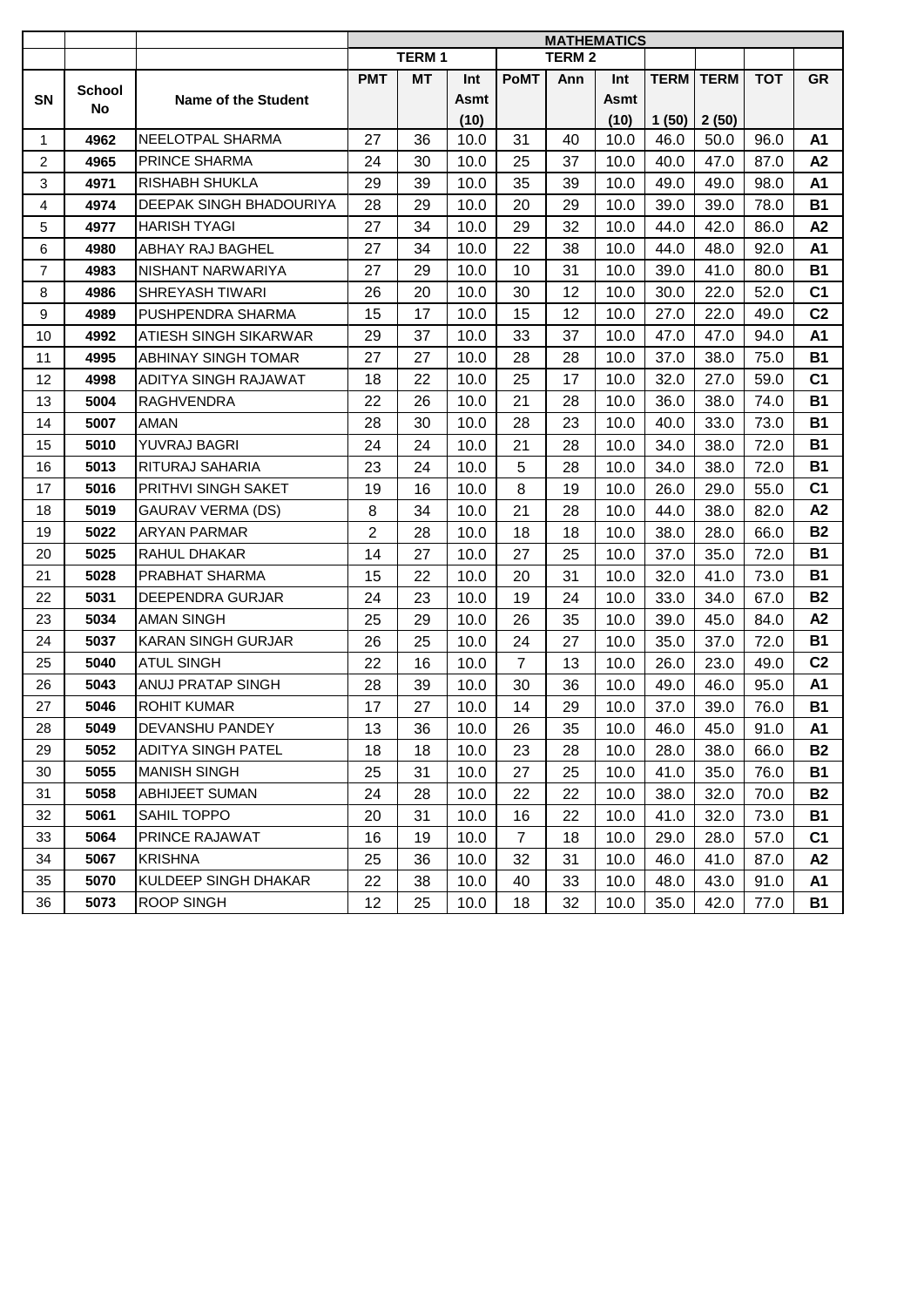|                |               |                            | <b>SCIENCE</b>  |              |      |             |                |             |       |                    |            |                |
|----------------|---------------|----------------------------|-----------------|--------------|------|-------------|----------------|-------------|-------|--------------------|------------|----------------|
|                |               |                            |                 | <b>TERM1</b> |      |             | <b>TERM 2</b>  |             |       |                    |            |                |
|                | <b>School</b> |                            | <b>PMT</b>      | MT           | Int  | <b>PoMT</b> | Ann            | Int         |       | <b>TERM   TERM</b> | <b>TOT</b> | <b>GR</b>      |
| <b>SN</b>      | No            | <b>Name of the Student</b> |                 |              | Asmt |             |                | <b>Asmt</b> |       |                    |            |                |
|                |               |                            |                 |              | (10) |             |                | (10)        | 1(50) | 2(50)              |            |                |
| $\mathbf{1}$   | 4962          | NEELOTPAL SHARMA           | 19              | 31           | 10.0 | 36          | 40             | 10.0        | 41.0  | 50.0               | 91.0       | A <sub>1</sub> |
| $\overline{2}$ | 4965          | PRINCE SHARMA              | 24              | 26           | 10.0 | 32          | 27             | 10.0        | 36.0  | 37.0               | 73.0       | <b>B1</b>      |
| 3              | 4971          | <b>RISHABH SHUKLA</b>      | 29              | 36           | 10.0 | 37          | 37             | 10.0        | 46.0  | 47.0               | 93.0       | A <sub>1</sub> |
| 4              | 4974          | DEEPAK SINGH BHADOURIYA    | 28              | 23           | 10.0 | 21          | 25             | 10.0        | 33.0  | 35.0               | 68.0       | <b>B2</b>      |
| 5              | 4977          | <b>HARISH TYAGI</b>        | 26              | 28           | 10.0 | 32          | 40             | 10.0        | 38.0  | 50.0               | 88.0       | A2             |
| 6              | 4980          | ABHAY RAJ BAGHEL           | 23              | 36           | 10.0 | 31          | 37             | 10.0        | 46.0  | 47.0               | 93.0       | <b>A1</b>      |
| $\overline{7}$ | 4983          | NISHANT NARWARIYA          | 26              | 27           | 10.0 | 20          | 25             | 10.0        | 37.0  | 35.0               | 72.0       | <b>B1</b>      |
| 8              | 4986          | SHREYASH TIWARI            | 28              | 14           | 10.0 | 28          | 14             | 10.0        | 24.0  | 24.0               | 48.0       | C <sub>2</sub> |
| $9\,$          | 4989          | PUSHPENDRA SHARMA          | 15              | 10           | 10.0 | 15          | $\overline{7}$ | 10.0        | 20.0  | 17.0               | 37.0       | D              |
| 10             | 4992          | ATIESH SINGH SIKARWAR      | 29              | 36           | 10.0 | 36          | 40             | 10.0        | 46.0  | 50.0               | 96.0       | A1             |
| 11             | 4995          | ABHINAY SINGH TOMAR        | 23              | 17           | 10.0 | 15          | 21             | 10.0        | 27.0  | 31.0               | 58.0       | C <sub>1</sub> |
| 12             | 4998          | ADITYA SINGH RAJAWAT       | 22              | 8            | 10.0 | 16          | 19             | 10.0        | 18.0  | 29.0               | 47.0       | C <sub>2</sub> |
| 13             | 5004          | <b>RAGHVENDRA</b>          | 21              | 24           | 10.0 | 30          | 28             | 10.0        | 34.0  | 38.0               | 72.0       | <b>B1</b>      |
| 14             | 5007          | AMAN                       | 26              | 22           | 10.0 | 26          | 22             | 10.0        | 32.0  | 32.0               | 64.0       | <b>B2</b>      |
| 15             | 5010          | YUVRAJ BAGRI               | 27              | 20           | 10.0 | 27          | 25             | 10.0        | 30.0  | 35.0               | 65.0       | <b>B2</b>      |
| 16             | 5013          | RITURAJ SAHARIA            | 25              | 28           | 10.0 | 21          | 19             | 10.0        | 38.0  | 29.0               | 67.0       | <b>B2</b>      |
| 17             | 5016          | PRITHVI SINGH SAKET        | 23              | 15           | 10.0 | 21          | 14             | 10.0        | 25.0  | 24.0               | 49.0       | C <sub>2</sub> |
| 18             | 5019          | <b>GAURAV VERMA (DS)</b>   | 22              | 17           | 10.0 | 26          | 27             | 10.0        | 27.0  | 37.0               | 64.0       | <b>B2</b>      |
| 19             | 5022          | <b>ARYAN PARMAR</b>        | 23              | 15           | 10.0 | 21          | 16             | 10.0        | 25.0  | 26.0               | 51.0       | C <sub>1</sub> |
| 20             | 5025          | RAHUL DHAKAR               | 21              | 17           | 10.0 | 21          | 22             | 10.0        | 27.0  | 32.0               | 59.0       | C <sub>1</sub> |
| 21             | 5028          | PRABHAT SHARMA             | 25              | 22           | 10.0 | 31          | 35             | 10.0        | 32.0  | 45.0               | 77.0       | <b>B1</b>      |
| 22             | 5031          | DEEPENDRA GURJAR           | 18              | 14           | 10.0 | 21          | 17             | 10.0        | 24.0  | 27.0               | 51.0       | C <sub>1</sub> |
| 23             | 5034          | <b>AMAN SINGH</b>          | 26              | 30           | 10.0 | 35          | 38             | 10.0        | 40.0  | 48.0               | 88.0       | A2             |
| 24             | 5037          | <b>KARAN SINGH GURJAR</b>  | 24              | 26           | 10.0 | 34          | 31             | 10.0        | 36.0  | 41.0               | 77.0       | <b>B1</b>      |
| 25             | 5040          | <b>ATUL SINGH</b>          | 26              | 18           | 10.0 | 10          | 19             | 10.0        | 28.0  | 29.0               | 57.0       | C <sub>1</sub> |
| 26             | 5043          | ANUJ PRATAP SINGH          | 22              | 26           | 10.0 | 29          | 33             | 10.0        | 36.0  | 43.0               | 79.0       | <b>B1</b>      |
| 27             | 5046          | <b>ROHIT KUMAR</b>         | 22              | 14           | 10.0 | 22          | 20             | 10.0        | 24.0  | 30.0               | 54.0       | C <sub>1</sub> |
| 28             | 5049          | <b>DEVANSHU PANDEY</b>     | 15 <sub>1</sub> | 26           | 10.0 | 28          | 33             | 10.0        | 36.0  | 43.0               | 79.0       | <b>B1</b>      |
| 29             | 5052          | <b>ADITYA SINGH PATEL</b>  | 25              | 13           | 10.0 | 18          | 14             | 10.0        | 23.0  | 24.0               | 47.0       | C <sub>2</sub> |
| 30             | 5055          | <b>MANISH SINGH</b>        | 15              | 30           | 10.0 | 21          | 30             | 10.0        | 40.0  | 40.0               | 80.0       | <b>B1</b>      |
| 31             | 5058          | ABHIJEET SUMAN             | 26              | 22           | 10.0 | 25          | 27             | 10.0        | 32.0  | 37.0               | 69.0       | <b>B2</b>      |
| 32             | 5061          | SAHIL TOPPO                | 24              | 15           | 10.0 | 21          | 20             | 10.0        | 25.0  | 30.0               | 55.0       | C <sub>1</sub> |
| 33             | 5064          | PRINCE RAJAWAT             | 15              | 10           | 10.0 | 13          | 13             | 10.0        | 20.0  | 23.0               | 43.0       | C <sub>2</sub> |
| 34             | 5067          | <b>KRISHNA</b>             | 26              | 26           | 10.0 | 29          | 33             | 10.0        | 36.0  | 43.0               | 79.0       | <b>B1</b>      |
| 35             | 5070          | KULDEEP SINGH DHAKAR       | 28              | 35           | 10.0 | 35          | 36             | 10.0        | 45.0  | 46.0               | 91.0       | A1             |
| 36             | 5073          | <b>ROOP SINGH</b>          | 27              | 16           | 10.0 | 13          | 26             | 10.0        | 26.0  | 36.0               | 62.0       | <b>B2</b>      |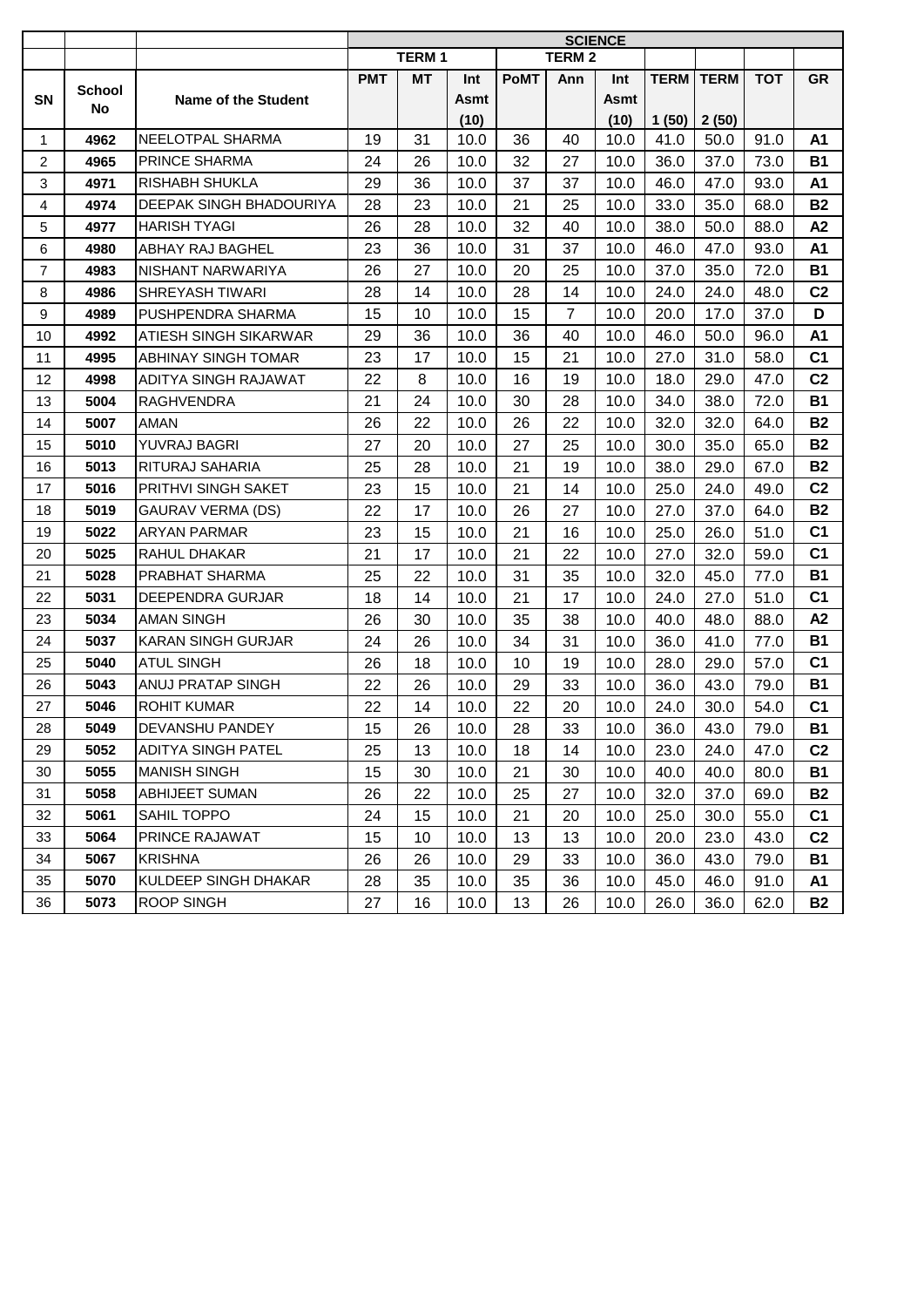|                |        |                            | <b>SOCIAL SCIENCE</b> |              |      |             |              |      |       |                    |            |                |
|----------------|--------|----------------------------|-----------------------|--------------|------|-------------|--------------|------|-------|--------------------|------------|----------------|
|                |        |                            |                       | <b>TERM1</b> |      |             | <b>TERM2</b> |      |       |                    |            |                |
|                | School |                            | <b>PMT</b>            | MT           | Int  | <b>PoMT</b> | Ann          | Int  |       | <b>TERM   TERM</b> | <b>TOT</b> | <b>GR</b>      |
| SN             | No     | Name of the Student        |                       |              | Asmt |             |              | Asmt |       |                    |            |                |
|                |        |                            |                       |              | (10) |             |              | (10) | 1(50) | 2(50)              |            |                |
| $\mathbf{1}$   | 4962   | NEELOTPAL SHARMA           | 28                    | 34           | 10.0 | 31          | 35           | 10.0 | 44.0  | 45.0               | 89.0       | A2             |
| 2              | 4965   | PRINCE SHARMA              | 27                    | 30           | 10.0 | 31          | 36           | 10.0 | 40.0  | 46.0               | 86.0       | A2             |
| 3              | 4971   | RISHABH SHUKLA             | 27                    | 34           | 10.0 | 29          | 37           | 10.0 | 44.0  | 47.0               | 91.0       | A1             |
| $\overline{4}$ | 4974   | DEEPAK SINGH BHADOURIYA    | 25                    | 29           | 10.0 | 30          | 35           | 10.0 | 39.0  | 45.0               | 84.0       | A2             |
| 5              | 4977   | <b>HARISH TYAGI</b>        | 28                    | 34           | 10.0 | 31          | 36           | 10.0 | 44.0  | 46.0               | 90.0       | A2             |
| 6              | 4980   | ABHAY RAJ BAGHEL           | 30                    | 37           | 10.0 | 35          | 37           | 10.0 | 47.0  | 47.0               | 94.0       | A1             |
| $\overline{7}$ | 4983   | NISHANT NARWARIYA          | 28                    | 32           | 10.0 | 31          | 35           | 10.0 | 42.0  | 45.0               | 87.0       | A2             |
| 8              | 4986   | SHREYASH TIWARI            | 29                    | 26           | 10.0 | 30          | 31           | 10.0 | 36.0  | 41.0               | 77.0       | <b>B1</b>      |
| 9              | 4989   | PUSHPENDRA SHARMA          | 26                    | 28           | 10.0 | 31          | 12           | 10.0 | 38.0  | 22.0               | 60.0       | C <sub>1</sub> |
| 10             | 4992   | ATIESH SINGH SIKARWAR      | 29                    | 35           | 10.0 | 30          | 37           | 10.0 | 45.0  | 47.0               | 92.0       | A1             |
| 11             | 4995   | <b>ABHINAY SINGH TOMAR</b> | 27                    | 35           | 10.0 | 28          | 36           | 10.0 | 45.0  | 46.0               | 91.0       | A1             |
| 12             | 4998   | ADITYA SINGH RAJAWAT       | 29                    | 22           | 10.0 | 28          | 28           | 10.0 | 32.0  | 38.0               | 70.0       | <b>B2</b>      |
| 13             | 5004   | <b>RAGHVENDRA</b>          | 29                    | 30           | 10.0 | 29          | 36           | 10.0 | 40.0  | 46.0               | 86.0       | A2             |
| 14             | 5007   | AMAN                       | 25                    | 29           | 10.0 | 32          | 35           | 10.0 | 39.0  | 45.0               | 84.0       | A2             |
| 15             | 5010   | YUVRAJ BAGRI               | 30                    | 26           | 10.0 | 33          | 34           | 10.0 | 36.0  | 44.0               | 80.0       | <b>B1</b>      |
| 16             | 5013   | RITURAJ SAHARIA            | 30                    | 24           | 10.0 | 29          | 30           | 10.0 | 34.0  | 40.0               | 74.0       | B1             |
| 17             | 5016   | PRITHVI SINGH SAKET        | 28                    | 33           | 10.0 | 32          | 32           | 10.0 | 43.0  | 42.0               | 85.0       | A2             |
| 18             | 5019   | <b>GAURAV VERMA (DS)</b>   | 28                    | 32           | 10.0 | 27          | 30           | 10.0 | 42.0  | 40.0               | 82.0       | A2             |
| 19             | 5022   | <b>ARYAN PARMAR</b>        | 30                    | 26           | 10.0 | 29          | 21           | 10.0 | 36.0  | 31.0               | 67.0       | <b>B2</b>      |
| 20             | 5025   | RAHUL DHAKAR               | 27                    | 29           | 10.0 | 27          | 29           | 10.0 | 39.0  | 39.0               | 78.0       | <b>B1</b>      |
| 21             | 5028   | PRABHAT SHARMA             | 25                    | 26           | 10.0 | 32          | 36           | 10.0 | 36.0  | 46.0               | 82.0       | A2             |
| 22             | 5031   | DEEPENDRA GURJAR           | 25                    | 29           | 10.0 | 31          | 30           | 10.0 | 39.0  | 40.0               | 79.0       | <b>B1</b>      |
| 23             | 5034   | <b>AMAN SINGH</b>          | 28                    | 35           | 10.0 | 32          | 34           | 10.0 | 45.0  | 44.0               | 89.0       | A2             |
| 24             | 5037   | <b>KARAN SINGH GURJAR</b>  | 28                    | 34           | 10.0 | 36          | 36           | 10.0 | 44.0  | 46.0               | 90.0       | A2             |
| 25             | 5040   | <b>ATUL SINGH</b>          | 28                    | 17           | 10.0 | 27          | 31           | 10.0 | 27.0  | 41.0               | 68.0       | <b>B2</b>      |
| 26             | 5043   | ANUJ PRATAP SINGH          | 30                    | 30           | 10.0 | 28          | 32           | 10.0 | 40.0  | 42.0               | 82.0       | A2             |
| 27             | 5046   | <b>ROHIT KUMAR</b>         | 28                    | 26           | 10.0 | 33          | 34           | 10.0 | 36.0  | 44.0               | 80.0       | <b>B1</b>      |
| 28             | 5049   | DEVANSHU PANDEY            | 28                    | 34           | 10.0 | 32          | 31           | 10.0 | 44.0  | 41.0               | 85.0       | A2             |
| 29             | 5052   | <b>ADITYA SINGH PATEL</b>  | 28                    | 24           | 10.0 | 28          | 30           | 10.0 | 34.0  | 40.0               | 74.0       | <b>B1</b>      |
| 30             | 5055   | <b>MANISH SINGH</b>        | 23                    | 35           | 10.0 | 23          | 31           | 10.0 | 45.0  | 41.0               | 86.0       | A2             |
| 31             | 5058   | ABHIJEET SUMAN             | 27                    | 29           | 10.0 | 19          | 25           | 10.0 | 39.0  | 35.0               | 74.0       | <b>B1</b>      |
| 32             | 5061   | SAHIL TOPPO                | 27                    | 25           | 10.0 | 24          | 27           | 10.0 | 35.0  | 37.0               | 72.0       | <b>B1</b>      |
| 33             | 5064   | PRINCE RAJAWAT             | 26                    | 22           | 10.0 | 29          | 28           | 10.0 | 32.0  | 38.0               | 70.0       | <b>B2</b>      |
| 34             | 5067   | <b>KRISHNA</b>             | 27                    | 31           | 10.0 | 28          | 33           | 10.0 | 41.0  | 43.0               | 84.0       | A2             |
| 35             | 5070   | KULDEEP SINGH DHAKAR       | 25                    | 36           | 10.0 | 28          | 35           | 10.0 | 46.0  | 45.0               | 91.0       | A1             |
| 36             | 5073   | ROOP SINGH                 | 19                    | 27           | 10.0 | 19          | 31           | 10.0 | 37.0  | 41.0               | 78.0       | <b>B1</b>      |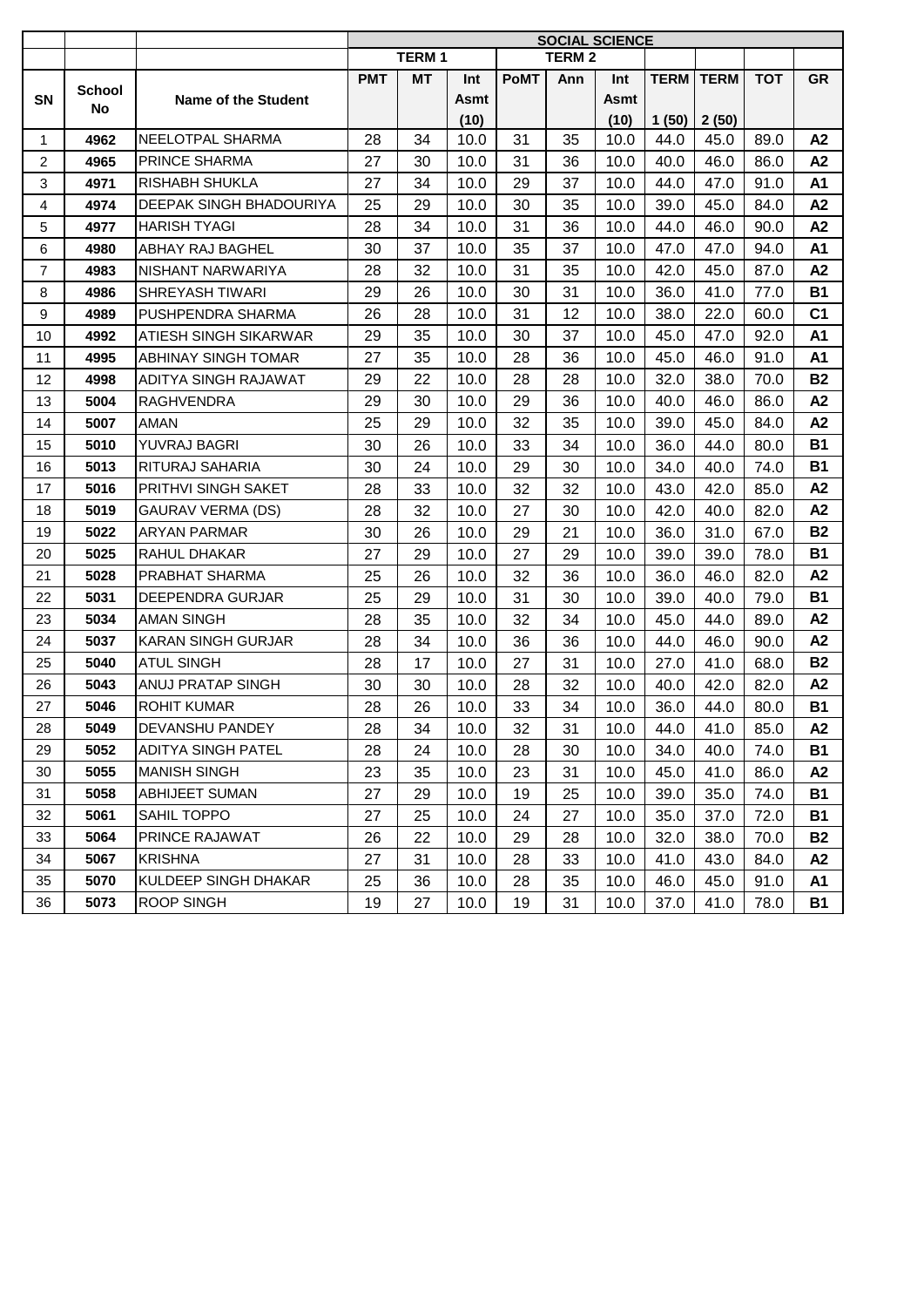| <b>SN</b> | School | Name of the Student       | <b>GRAND</b> | %AGE | <b>GRADE</b>   |
|-----------|--------|---------------------------|--------------|------|----------------|
|           | No     |                           | <b>TOTAL</b> |      |                |
| 1         | 4962   | NEELOTPAL SHARMA          | 441.0        | 88.2 | А2             |
| 2         | 4965   | PRINCE SHARMA             | 393.0        | 78.6 | В1             |
| 3         | 4971   | RISHABH SHUKLA            | 449.0        | 89.8 | А2             |
| 4         | 4974   | DEEPAK SINGH BHADOURIYA   | 386.0        | 77.2 | Β1             |
| 5         | 4977   | HARISH TYAGI              | 431.0        | 86.2 | А2             |
| 6         | 4980   | ABHAY RAJ BAGHEL          | 445.0        | 89   | A2             |
| 7         | 4983   | NISHANT NARWARIYA         | 380.0        | 76   | Β1             |
| 8         | 4986   | SHREYASH TIWARI           | 302.0        | 60.4 | C <sub>1</sub> |
| 9         | 4989   | PUSHPENDRA SHARMA         | 255.0        | 51   | C <sub>1</sub> |
| 10        | 4992   | ATIESH SINGH SIKARWAR     | 451.0        | 90.2 | А2             |
| 11        | 4995   | ABHINAY SINGH TOMAR       | 384.0        | 76.8 | <b>B1</b>      |
| 12        | 4998   | ADITYA SINGH RAJAWAT      | 314.0        | 62.8 | <b>B2</b>      |
| 13        | 5004   | <b>RAGHVENDRA</b>         | 386.0        | 77.2 | В1             |
| 14        | 5007   | AMAN                      | 366.0        | 73.2 | <b>B1</b>      |
| 15        | 5010   | YUVRAJ BAGRI              | 369.0        | 73.8 | <b>B1</b>      |
| 16        | 5013   | RITURAJ SAHARIA           | 347.0        | 69.4 | B2             |
| 17        | 5016   | PRITHVI SINGH SAKET       | 331.0        | 66.2 | B2             |
| 18        | 5019   | GAURAV VERMA (DS)         | 374.0        | 74.8 | В1             |
| 19        | 5022   | ARYAN PARMAR              | 329.0        | 65.8 | <b>B2</b>      |
| 20        | 5025   | RAHUL DHAKAR              | 359.0        | 71.8 | В1             |
| 21        | 5028   | PRABHAT SHARMA            | 385.0        | 77   | Β1             |
| 22        | 5031   | DEEPENDRA GURJAR          | 345.0        | 69   | B2             |
| 23        | 5034   | AMAN SINGH                | 417.0        | 83.4 | А2             |
| 24        | 5037   | <b>KARAN SINGH GURJAR</b> | 398.0        | 79.6 | <b>B1</b>      |
| 25        | 5040   | ATUL SINGH                | 312.0        | 62.4 | В2             |
| 26        | 5043   | ANUJ PRATAP SINGH         | 410.0        | 82   | A2             |
| 27        | 5046   | <b>ROHIT KUMAR</b>        | 348.0        | 69.6 | <b>B2</b>      |
| 28        | 5049   | DEVANSHU PANDEY           | 407.0        | 81.4 | А2             |
| 29        | 5052   | ADITYA SINGH PATEL        | 322.0        | 64.4 | <b>B2</b>      |
| 30        | 5055   | <b>MANISH SINGH</b>       | 392.0        | 78.4 | <b>B1</b>      |
| 31        | 5058   | <b>ABHIJEET SUMAN</b>     | 351.0        | 70.2 | <b>B2</b>      |
| 32        | 5061   | SAHIL TOPPO               | 342.0        | 68.4 | <b>B2</b>      |
| 33        | 5064   | PRINCE RAJAWAT            | 307.0        | 61.4 | <b>B2</b>      |
| 34        | 5067   | <b>KRISHNA</b>            | 391.0        | 78.2 | B1             |
| 35        | 5070   | KULDEEP SINGH DHAKAR      | 431.0        | 86.2 | A2             |
| 36        | 5073   | ROOP SINGH                | 350.0        | 70   | <b>B2</b>      |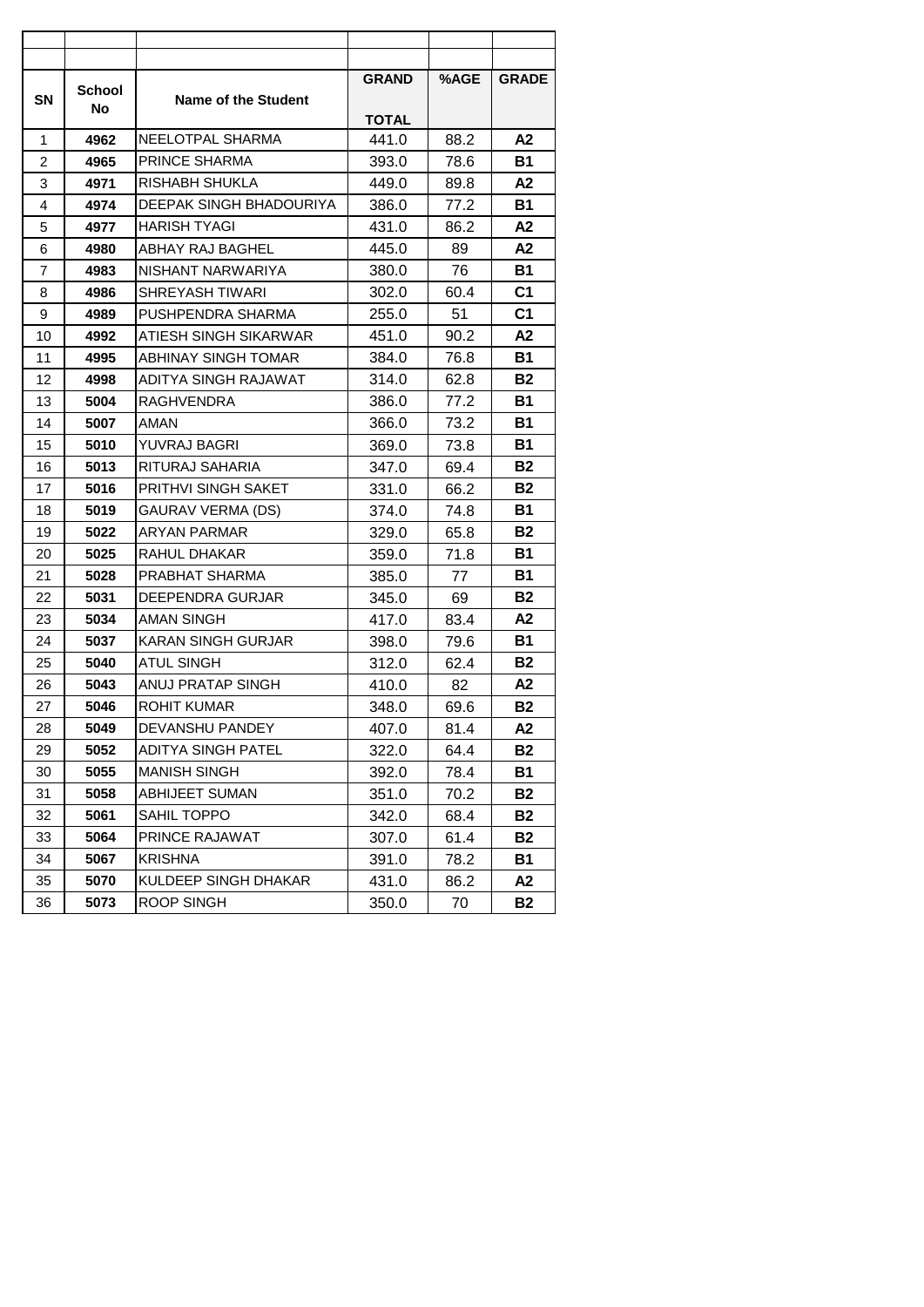|                |               |                              |              | <b>ENGLISH</b> |              |      |             |              |      |             |             |            |                |
|----------------|---------------|------------------------------|--------------|----------------|--------------|------|-------------|--------------|------|-------------|-------------|------------|----------------|
|                |               |                              |              |                | <b>TERM1</b> |      |             | <b>TERM2</b> |      |             |             |            |                |
|                | <b>School</b> |                              |              | <b>PMT</b>     | <b>MT</b>    | Int  | <b>PoMT</b> | Ann          | Int  | <b>TERM</b> | <b>TERM</b> | <b>TOT</b> | <b>GR</b>      |
| <b>SN</b>      | No            | Name of the Student          | <b>House</b> |                |              | Asmt |             |              | Asmt |             |             |            |                |
|                |               |                              |              |                |              | (10) |             |              | (10) | 1(50)       | 2(50)       |            |                |
| $\mathbf{1}$   | 4963          | <b>ADITYA SINGH TOMAR</b>    | C            | 26             | 38           | 10.0 | 38          | 38           | 5.0  | 48.4        | 43.0        | 91.4       | A1             |
| 2              | 4966          | <b>RISHAV SINGH TOMAR</b>    | $\vee$       | 26             | 35           | 10.0 | 36          | 35           | 4.0  | 45.2        | 39.0        | 84.2       | А2             |
| 3              | 4969          | <b>GAURAV GUPTA</b>          | N            | 21             | 30           | 10.0 | 34          | 32           | 4.0  | 40.4        | 36.0        | 76.4       | <b>B1</b>      |
| 4              | 4972          | <b>DEVANSH KURMI</b>         | B            | 20             | 30           | 10.0 | 35          | 34           | 5.0  | 39.6        | 39.0        | 78.6       | <b>B1</b>      |
| 5              | 4981          | <b>SACHIN RATHOR</b>         | B            | 22             | 32           | 10.0 | 36          | 34           | 4.0  | 42.0        | 38.0        | 80.0       | <b>B1</b>      |
| 6              | 4984          | <b>AYUSHMAN GUPTA</b>        | C            | 19             | 30           | 10.0 | 35          | 23           | 5.0  | 40.4        | 28.0        | 68.4       | <b>B2</b>      |
| $\overline{7}$ | 4987          | <b>RISHAV TOMAR</b>          | V            | 25             | 23           | 10.0 | 36          | 34           | 4.0  | 33.0        | 38.0        | 71.0       | <b>B1</b>      |
| 8              | 4990          | <b>ROHIT SHARMA</b>          | C            | 21             | 26           | 10.0 | 37          | 34           | 5.0  | 36.4        | 39.0        | 75.4       | <b>B1</b>      |
| 9              | 4996          | <b>AKHIL MISHRA</b>          | $\vee$       | 21             | 32           | 10.0 | 36          | 34           | 5.0  | 42.0        | 39.0        | 81.0       | А2             |
| 10             | 4999          | <b>SANSKAR</b>               | N            | 25             | 37           | 10.0 | 37          | 36           | 5.0  | 47.0        | 41.0        | 88.0       | A <sub>2</sub> |
| 11             | 5002          | ADITYA MAURYA                | B            | 26             | 37           | 10.0 | 37          | 37           | 4.0  | 46.8        | 41.0        | 87.8       | A2             |
| 12             | 5005          | <b>BRAJESH DHANOLIYA</b>     | S            | 22             | 32           | 10.0 | 32          | 34           | 4.0  | 42.0        | 38.0        | 80.0       | <b>B1</b>      |
| 13             | 5008          | <b>SHOURAV TAIGOR</b>        | S            | 26             | 29           | 10.0 | 35          | 34           | 5.0  | 38.8        | 39.0        | 77.8       | <b>B1</b>      |
| 14             | 5011          | PRINCE DEORI                 | B            | 24             | 28           | 10.0 | 33          | 33           | 4.0  | 38.0        | 37.0        | 75.0       | <b>B1</b>      |
| 15             | 5014          | <b>ADITYA VIKRAM SINGH</b>   | N            | 22             | 16           | 10.0 | 30          | 13           | 5.0  | 26.0        | 18.0        | 44.0       | C <sub>2</sub> |
| 16             | 5020          | <b>KARTIK SINGH SIKARWAR</b> | $\vee$       | 26             | 28           | 10.0 | 33          | 38           | 4.0  | 38.0        | 42.0        | 80.0       | <b>B1</b>      |
| 17             | 5023          | <b>ATHARV GUPTA</b>          | C            | 26             | 36           | 10.0 | 37          | 38           | 5.0  | 46.0        | 43.0        | 89.0       | A2             |
| 18             | 5026          | AMBUJ DWIVEDI                | C            | 19             | 27           | 10.0 | 36          | 29           | 5.0  | 37.2        | 34.0        | 71.2       | <b>B1</b>      |
| 19             | 5029          | DEV JAI MISHRA               | $\vee$       | 27             | 27           | 10.0 | 38          | 27           | 4.0  | 37.0        | 31.0        | 68.0       | <b>B2</b>      |
| 20             | 5032          | NEELAKSH DHAKAD              | N            | 21             | 30           | 10.0 | 38          | 31           | 4.0  | 39.6        | 35.0        | 74.6       | <b>B1</b>      |
| 21             | 5035          | RAJ GURJAR                   | B            | 23             | 28           | 10.0 | 34          | 37           | 4.0  | 38.0        | 41.0        | 79.0       | <b>B1</b>      |
| 22             | 5038          | <b>ANKIT BABU</b>            | S            | 25             | 26           | 10.0 | 31          | 33           | 5.0  | 35.6        | 38.0        | 73.6       | <b>B1</b>      |
| 23             | 5041          | <b>SURAJ CHOUDHARY</b>       | S            | 25             | 25           | 10.0 | 36          | 33           | 4.0  | 34.8        | 37.0        | 71.8       | <b>B1</b>      |
| 24             | 5044          | RAJ DADORIYA                 | C            | 25             | 21           | 10.0 | 28          | 33           | 5.0  | 30.8        | 38.0        | 68.8       | <b>B2</b>      |
| 25             | 5047          | <b>ARJUN</b>                 | N            | 24             | 27           | 10.0 | 24          | 33           | 4.0  | 37.2        | 37.0        | 74.2       | <b>B1</b>      |
| 26             | 5050          | <b>RISHABH THAKUR</b>        | C            | 25             | 25           | 10.0 | 37          | 31           | 4.0  | 34.8        | 35.0        | 69.8       | <b>B2</b>      |
| 27             | 5053          | <b>VINEET DHAKAR</b>         | S            | 21             | 30           | 10.0 | 35          | 33           | 4.0  | 39.6        | 37.0        | 76.6       | <b>B1</b>      |
| 28             | 5056          | KRISHAN PRATAP SINGH TOMAR   | N            | 22             | 30           | 10.0 | 38          | 33           | 5.0  | 40.4        | 38.0        | 78.4       | <b>B1</b>      |
| 29             | 5059          | PRAVEEN KAUSHAL              | C            | 26             | 22           | 10.0 | 28          | 31           | 5.0  | 32.4        | 36.0        | 68.4       | <b>B2</b>      |
| 30             | 5062          | <b>RAMRAJ</b>                | S            | 23             | 23           | 10.0 | 24          | 32           | 5.0  | 33.2        | 37.0        | 70.2       | <b>B2</b>      |
| 31             | 5065          | <b>SHAURY PANDEY</b>         | N            | 21             | 18           | 10.0 | 35          | 24           | 5.0  | 28.4        | 29.0        | 57.4       | C <sub>1</sub> |
| 32             | 5068          | <b>SHIVAM UPRAITI</b>        | $\vee$       | 18             | 30           | 10.0 | 37          | 35           | 4.0  | 40.4        | 39.0        | 79.4       | <b>B1</b>      |
| 33             | 5071          | <b>ARPIT SINGH TOMAR</b>     | C            | 24             | 30           | 10.0 | 33          | 34           | 4.0  | 40.4        | 38.0        | 78.4       | <b>B1</b>      |
| 34             | 5074          | LOKENDRA AHIRWAR             | S            | 24             | 21           | 10.0 | 34          | 31           | 5.0  | 30.8        | 36.0        | 66.8       | <b>B2</b>      |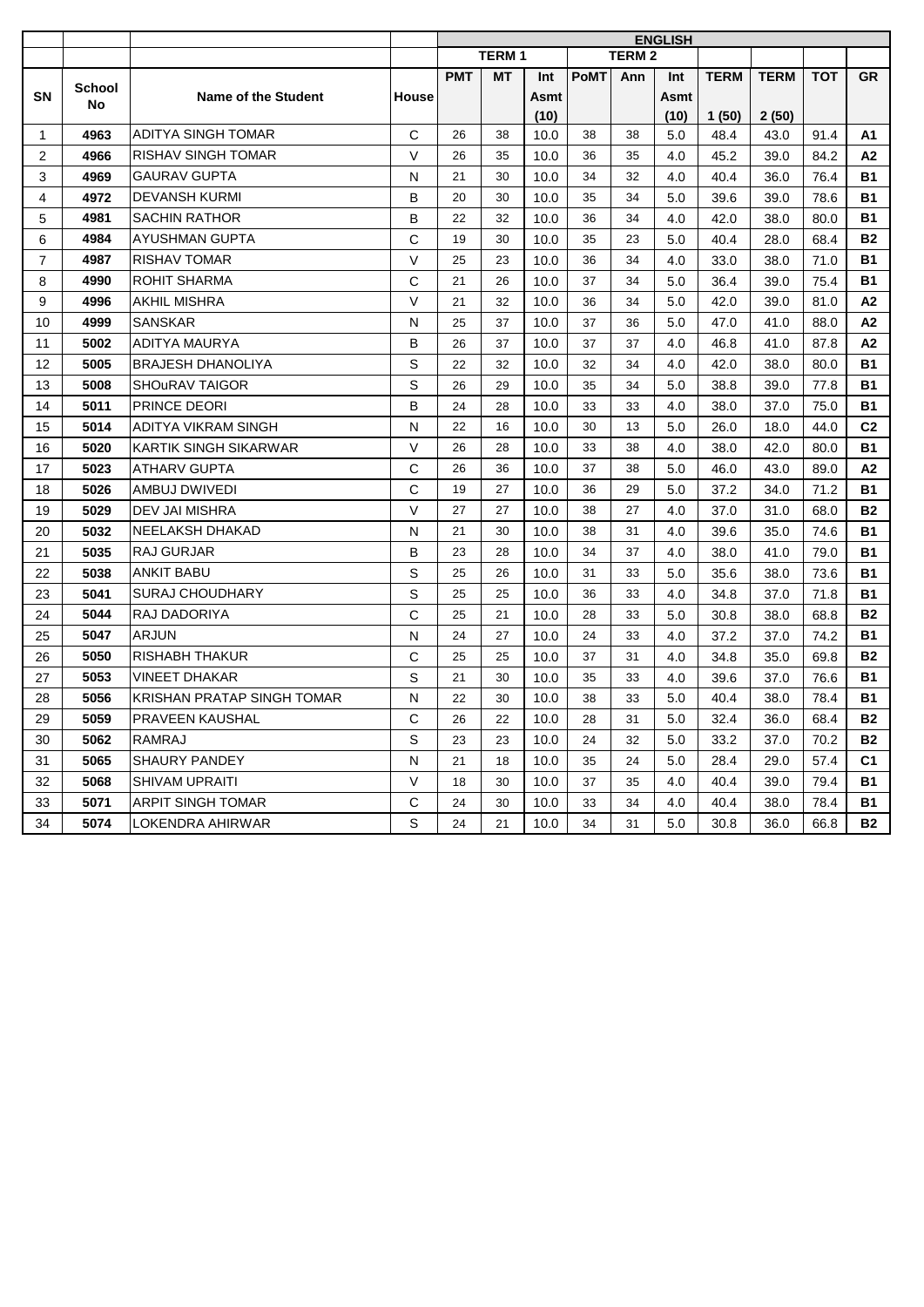|                |               |                            | <b>HINDI</b> |              |      |             |              |      |      |                      |      |                |
|----------------|---------------|----------------------------|--------------|--------------|------|-------------|--------------|------|------|----------------------|------|----------------|
|                |               |                            |              | <b>TERM1</b> |      |             | <b>TERM2</b> |      |      |                      |      |                |
|                |               |                            | <b>PMT</b>   | МT           | Int  | <b>PoMT</b> | Ann          | Int  |      | <b>TERM 1 TERM 2</b> | тот  | <b>GR</b>      |
| <b>SN</b>      | <b>School</b> | Name of the Student        |              |              | Asmt |             |              | Asmt |      |                      |      |                |
|                | No            |                            |              |              | (10) |             |              | (10) | (50) | (50)                 |      |                |
| $\mathbf 1$    | 4963          | ADITYA SINGH TOMAR         | 24.5         | 33           | 10.0 | 32          | 33           | 10.0 | 43.0 | 43.0                 | 86.0 | A2             |
| 2              | 4966          | RISHAV SINGH TOMAR         | 22           | 32           | 10.0 | 31          | 33           | 10.0 | 42.0 | 43.0                 | 85.0 | A2             |
| 3              | 4969          | <b>GAURAV GUPTA</b>        | 18.5         | 28           | 10.0 | 33          | 30           | 10.0 | 38.0 | 40.0                 | 78.0 | <b>B1</b>      |
| 4              | 4972          | <b>DEVANSH KURMI</b>       | 17.5         | 30           | 10.0 | 30          | 31           | 10.0 | 40.0 | 41.0                 | 81.0 | A2             |
| 5              | 4981          | <b>SACHIN RATHOR</b>       | 25           | 33           | 10.0 | 35          | 35           | 10.0 | 43.0 | 45.0                 | 88.0 | A2             |
| 6              | 4984          | AYUSHMAN GUPTA             | 20           | 25           | 10.0 | 34          | 29           | 10.0 | 35.0 | 39.0                 | 74.0 | <b>B1</b>      |
| $\overline{7}$ | 4987          | <b>RISHAV TOMAR</b>        | 16.5         | 27           | 10.0 | 29          | 26           | 10.0 | 37.0 | 36.0                 | 73.0 | <b>B1</b>      |
| 8              | 4990          | ROHIT SHARMA               | 18.5         | 28           | 10.0 | 34          | 30           | 10.0 | 38.0 | 40.0                 | 78.0 | <b>B1</b>      |
| 9              | 4996          | AKHIL MISHRA               | 15           | 25           | 10.0 | 31          | 20           | 10.0 | 35.0 | 30.0                 | 65.0 | <b>B2</b>      |
| 10             | 4999          | <b>SANSKAR</b>             | 22           | 32           | 10.0 | 35          | 32           | 10.0 | 42.0 | 42.0                 | 84.0 | A2             |
| 11             | 5002          | ADITYA MAURYA              | 19           | 31           | 10.0 | 36          | 33           | 10.0 | 41.0 | 43.0                 | 84.0 | A <sub>2</sub> |
| 12             | 5005          | BRAJESH DHANOLIYA          | 15.5         | 28           | 10.0 | 36          | 28           | 10.0 | 38.0 | 38.0                 | 76.0 | B1             |
| 13             | 5008          | <b>SHOURAV TAIGOR</b>      | 17           | 31           | 10.0 | 31          | 33           | 10.0 | 41.0 | 43.0                 | 84.0 | А2             |
| 14             | 5011          | <b>PRINCE DEORI</b>        | 18.5         | 16           | 10.0 | 25          | 17           | 10.0 | 26.0 | 27.0                 | 53.0 | C <sub>1</sub> |
| 15             | 5014          | ADITYA VIKRAM SINGH        | 21           | 24           | 10.0 | 29          | 12           | 10.0 | 34.0 | 22.0                 | 56.0 | C <sub>1</sub> |
| 16             | 5020          | KARTIK SINGH SIKARWAR      | 16           | 31           | 10.0 | 29          | 25           | 10.0 | 41.0 | 35.0                 | 76.0 | B1             |
| 17             | 5023          | ATHARV GUPTA               | 27           | 35           | 10.0 | 36          | 24           | 10.0 | 45.0 | 34.0                 | 79.0 | B1             |
| 18             | 5026          | AMBUJ DWIVEDI              | 19           | 31           | 10.0 | 30          | 32           | 10.0 | 41.0 | 42.0                 | 83.0 | A2             |
| 19             | 5029          | DEV JAI MISHRA             | 21.5         | 18           | 10.0 | 31          | 18           | 10.0 | 28.0 | 28.0                 | 56.0 | C <sub>1</sub> |
| 20             | 5032          | NEELAKSH DHAKAD            | 18           | 28           | 10.0 | 28          | 32           | 10.0 | 38.0 | 42.0                 | 80.0 | <b>B1</b>      |
| 21             | 5035          | RAJ GURJAR                 | 21           | 32           | 10.0 | 27          | 30           | 10.0 | 42.0 | 40.0                 | 82.0 | A2             |
| 22             | 5038          | ANKIT BABU                 | 16.5         | 33           | 10.0 | 28          | 31           | 10.0 | 43.0 | 41.0                 | 84.0 | A2             |
| 23             | 5041          | SURAJ CHOUDHARY            | 18.5         | 22           | 10.0 | 28          | 26           | 10.0 | 32.0 | 36.0                 | 68.0 | <b>B2</b>      |
| 24             | 5044          | RAJ DADORIYA               | 22           | 26           | 10.0 | 29          | 31           | 10.0 | 36.0 | 41.0                 | 77.0 | <b>B1</b>      |
| 25             | 5047          | <b>ARJUN</b>               | 26           | 32           | 10.0 | 28          | 36           | 10.0 | 42.0 | 46.0                 | 88.0 | A2             |
| 26             | 5050          | RISHABH THAKUR             | 19.5         | 28           | 10.0 | 29          | 29           | 10.0 | 38.0 | 39.0                 | 77.0 | <b>B1</b>      |
| 27             | 5053          | VINEET DHAKAR              | 20.5         | 22           | 10.0 | 27          | 26           | 10.0 | 32.0 | 36.0                 | 68.0 | <b>B2</b>      |
| 28             | 5056          | KRISHAN PRATAP SINGH TOMAR | 19           | 31           | 10.0 | 31          | 29           | 10.0 | 41.0 | 39.0                 | 80.0 | <b>B1</b>      |
| 29             | 5059          | <b>PRAVEEN KAUSHAL</b>     | 20           | 29           | 10.0 | 34          | 29           | 10.0 | 39.0 | 39.0                 | 78.0 | <b>B1</b>      |
| 30             | 5062          | RAMRAJ                     | 18.5         | 31           | 10.0 | 30          | 21           | 10.0 | 41.0 | 31.0                 | 72.0 | <b>B1</b>      |
| 31             | 5065          | SHAURY PANDEY              | 17.5         | 23           | 10.0 | 31          | 16           | 10.0 | 33.0 | 26.0                 | 59.0 | C <sub>1</sub> |
| 32             | 5068          | SHIVAM UPRAITI             | 16.5         | 26           | 10.0 | 33          | 25           | 10.0 | 36.0 | 35.0                 | 71.0 | <b>B1</b>      |
| 33             | 5071          | ARPIT SINGH TOMAR          | 19.5         | 33           | 10.0 | 31          | 31           | 10.0 | 43.0 | 41.0                 | 84.0 | A2             |
| 34             | 5074          | LOKENDRA AHIRWAR           | 18.5         | 25           | 10.0 | 29          | 28           | 10.0 | 35.0 | 38.0                 | 73.0 | <b>B1</b>      |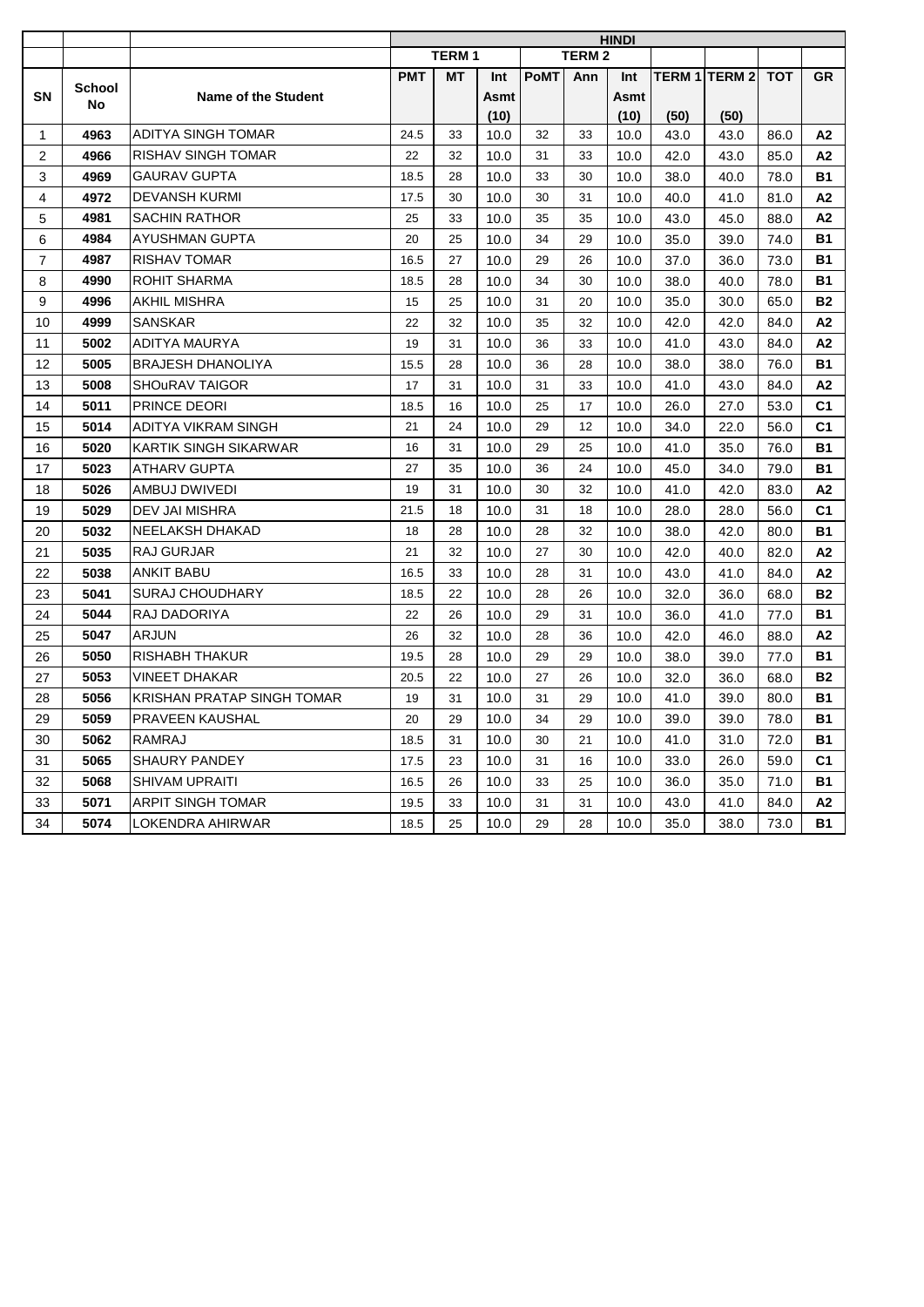|                         |               |                                   | <b>MATHEMATICS</b> |              |      |             |              |      |             |             |            |                |
|-------------------------|---------------|-----------------------------------|--------------------|--------------|------|-------------|--------------|------|-------------|-------------|------------|----------------|
|                         |               |                                   |                    | <b>TERM1</b> |      |             | <b>TERM2</b> |      |             |             |            |                |
|                         | <b>School</b> |                                   | <b>PMT</b>         | <b>MT</b>    | Int  | <b>PoMT</b> | Ann          | Int  | <b>TERM</b> | <b>TERM</b> | <b>TOT</b> | <b>GR</b>      |
| <b>SN</b>               | <b>No</b>     | Name of the Student               |                    |              | Asmt |             |              | Asmt |             |             |            |                |
|                         |               |                                   |                    |              | (10) |             |              | (10) | 1(50)       | 2(50)       |            |                |
| $\mathbf{1}$            | 4963          | <b>ADITYA SINGH TOMAR</b>         | 27                 | 38           | 10.0 | 32          | 40           | 10.0 | 48.0        | 50.0        | 98.0       | A1             |
| 2                       | 4966          | <b>RISHAV SINGH TOMAR</b>         | 27                 | 35           | 10.0 | 27          | 32           | 10.0 | 45.0        | 42.0        | 87.0       | A2             |
| 3                       | 4969          | <b>GAURAV GUPTA</b>               | 19                 | 34           | 10.0 | 20          | 31           | 10.0 | 44.0        | 41.0        | 85.0       | A2             |
| $\overline{\mathbf{4}}$ | 4972          | <b>DEVANSH KURMI</b>              | 28                 | 31           | 10.0 | 27          | 31           | 10.0 | 41.0        | 41.0        | 82.0       | A2             |
| 5                       | 4981          | <b>SACHIN RATHOR</b>              | 27                 | 38           | 10.0 | 25          | 35           | 10.0 | 48.0        | 45.0        | 93.0       | A1             |
| 6                       | 4984          | <b>AYUSHMAN GUPTA</b>             | 23                 | 27           | 10.0 | 6           | 16           | 10.0 | 37.0        | 26.0        | 63.0       | <b>B2</b>      |
| $\overline{7}$          | 4987          | <b>RISHAV TOMAR</b>               | 25                 | 28           | 10.0 | 19          | 30           | 10.0 | 38.0        | 40.0        | 78.0       | <b>B1</b>      |
| 8                       | 4990          | ROHIT SHARMA                      | 20                 | 29           | 10.0 | 21          | 23           | 10.0 | 39.0        | 33.0        | 72.0       | <b>B1</b>      |
| 9                       | 4996          | <b>AKHIL MISHRA</b>               | 26                 | 33           | 10.0 | 20          | 17           | 10.0 | 43.0        | 27.0        | 70.0       | <b>B2</b>      |
| 10                      | 4999          | <b>SANSKAR</b>                    | 28                 | 37           | 10.0 | 36          | 36           | 10.0 | 47.0        | 46.0        | 93.0       | А1             |
| 11                      | 5002          | <b>ADITYA MAURYA</b>              | 29                 | 38           | 10.0 | 29          | 39           | 10.0 | 48.0        | 49.0        | 97.0       | A1             |
| 12                      | 5005          | <b>BRAJESH DHANOLIYA</b>          | 27                 | 34           | 10.0 | 27          | 26           | 10.0 | 44.0        | 36.0        | 80.0       | <b>B1</b>      |
| 13                      | 5008          | <b>SHOURAV TAIGOR</b>             | 22                 | 31           | 10.0 | 25          | 21           | 10.0 | 41.0        | 31.0        | 72.0       | <b>B1</b>      |
| 14                      | 5011          | PRINCE DEORI                      | 20                 | 13           | 10.0 | 14          | 19           | 10.0 | 23.0        | 29.0        | 52.0       | C <sub>1</sub> |
| 15                      | 5014          | ADITYA VIKRAM SINGH               | 10                 | 21           | 10.0 | 5           | 8            | 10.0 | 31.0        | 18.0        | 49.0       | C <sub>2</sub> |
| 16                      | 5020          | KARTIK SINGH SIKARWAR             | 21                 | 30           | 10.0 | 11          | 18           | 10.0 | 40.0        | 28.0        | 68.0       | <b>B2</b>      |
| 17                      | 5023          | <b>ATHARV GUPTA</b>               | 28                 | 38           | 10.0 | 38          | 37           | 10.0 | 48.0        | 47.0        | 95.0       | A1             |
| 18                      | 5026          | AMBUJ DWIVEDI                     | 20                 | 20           | 10.0 | 14          | 17           | 10.0 | 30.0        | 27.0        | 57.0       | C <sub>1</sub> |
| 19                      | 5029          | DEV JAI MISHRA                    | 30                 | 27           | 10.0 | 20          | 27           | 10.0 | 37.0        | 37.0        | 74.0       | <b>B1</b>      |
| 20                      | 5032          | <b>NEELAKSH DHAKAD</b>            | 26                 | 26           | 10.0 | 19          | 20           | 10.0 | 36.0        | 30.0        | 66.0       | <b>B2</b>      |
| 21                      | 5035          | <b>RAJ GURJAR</b>                 | 17                 | 32           | 10.0 | 27          | 33           | 10.0 | 42.0        | 43.0        | 85.0       | A2             |
| 22                      | 5038          | <b>ANKIT BABU</b>                 | 28                 | 31           | 10.0 | 32          | 35           | 10.0 | 41.0        | 45.0        | 86.0       | A2             |
| 23                      | 5041          | <b>SURAJ CHOUDHARY</b>            | 25                 | 23           | 10.0 | 18          | 22           | 10.0 | 33.0        | 32.0        | 65.0       | <b>B2</b>      |
| 24                      | 5044          | RAJ DADORIYA                      | 23                 | 23           | 10.0 | 17          | 22           | 10.0 | 33.0        | 32.0        | 65.0       | <b>B2</b>      |
| 25                      | 5047          | <b>ARJUN</b>                      | 26                 | 32           | 10.0 |             | 27           | 10.0 | 42.0        | 37.0        | 79.0       | <b>B1</b>      |
| 26                      | 5050          | <b>RISHABH THAKUR</b>             | 19                 | 33           | 10.0 | 14          | 23           | 10.0 | 43.0        | 33.0        | 76.0       | <b>B1</b>      |
| 27                      | 5053          | <b>VINEET DHAKAR</b>              | 19                 | 23           | 10.0 | 16          | 26           | 10.0 | 33.0        | 36.0        | 69.0       | <b>B2</b>      |
| 28                      | 5056          | <b>KRISHAN PRATAP SINGH TOMAR</b> | 26                 | 31           | 10.0 | 25          | 36           | 10.0 | 41.0        | 46.0        | 87.0       | A2             |
| 29                      | 5059          | PRAVEEN KAUSHAL                   | 19                 | 16           | 10.0 | 16          | 15           | 10.0 | 26.0        | 25.0        | 51.0       | C <sub>1</sub> |
| 30                      | 5062          | <b>RAMRAJ</b>                     | 25                 | 28           | 10.0 | 18          | 23           | 10.0 | 38.0        | 33.0        | 71.0       | <b>B1</b>      |
| 31                      | 5065          | SHAURY PANDEY                     | 18                 | 20           | 10.0 | 17          | 10           | 10.0 | 30.0        | 20.0        | 50.0       | C <sub>2</sub> |
| 32                      | 5068          | <b>SHIVAM UPRAITI</b>             | 20                 | 29           | 10.0 | 16          | 29           | 10.0 | 39.0        | 39.0        | 78.0       | <b>B1</b>      |
| 33                      | 5071          | <b>ARPIT SINGH TOMAR</b>          | 28                 | 32           | 10.0 | 35          | 30           | 10.0 | 42.0        | 40.0        | 82.0       | A2             |
| 34                      | 5074          | LOKENDRA AHIRWAR                  | 22                 | 29           | 10.0 | 27          | 37           | 10.0 | 39.0        | 47.0        | 86.0       | A2             |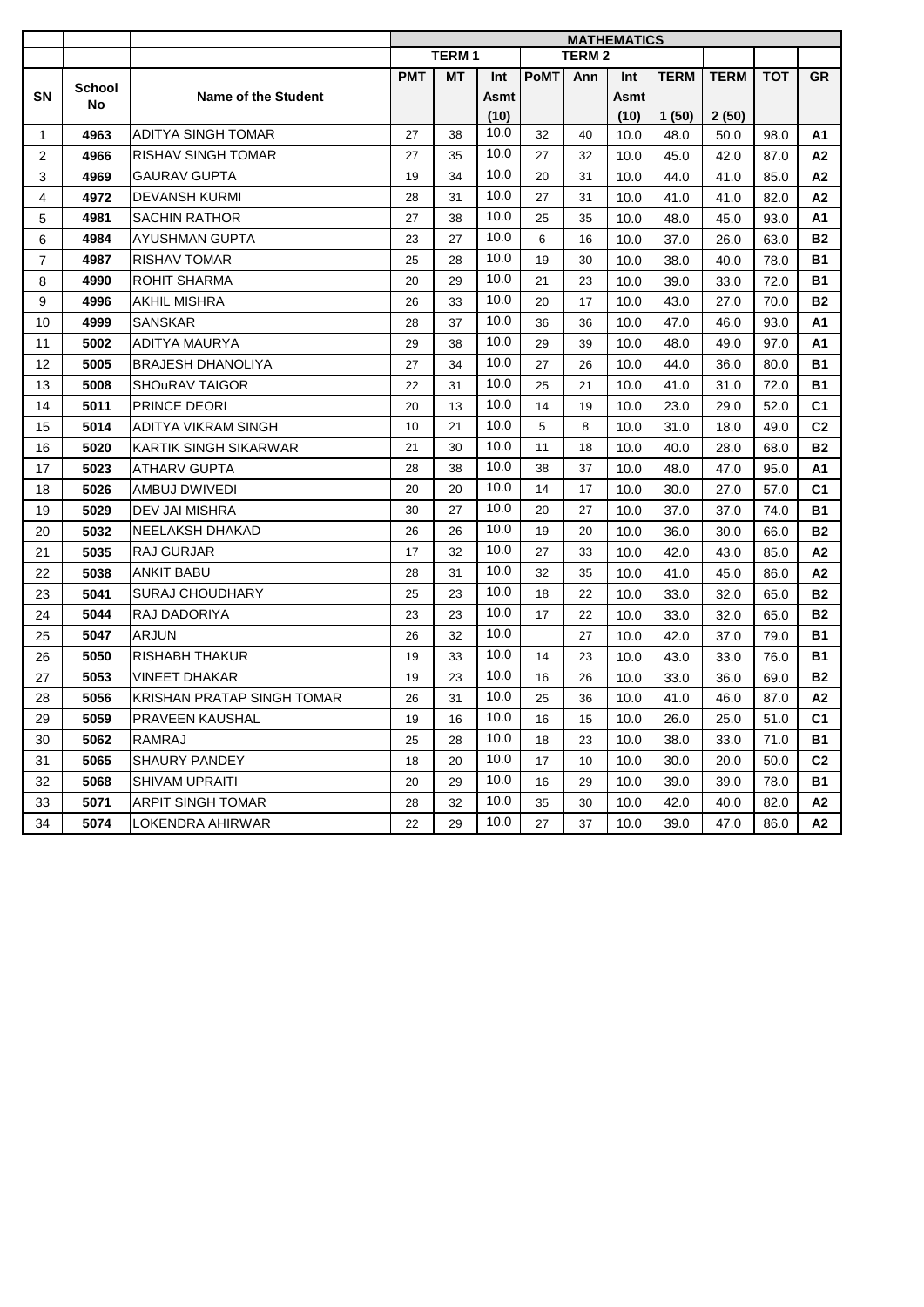|                |                     |                            | <b>SCIENCE</b> |              |      |             |              |      |      |                      |      |                |
|----------------|---------------------|----------------------------|----------------|--------------|------|-------------|--------------|------|------|----------------------|------|----------------|
|                |                     |                            |                | <b>TERM1</b> |      |             | <b>TERM2</b> |      |      |                      |      |                |
|                |                     |                            | <b>PMT</b>     | МT           | Int  | <b>PoMT</b> | Ann          | Int  |      | <b>TERM 1 TERM 2</b> | тот  | <b>GR</b>      |
| <b>SN</b>      | <b>School</b><br>No | Name of the Student        |                |              | Asmt |             |              | Asmt |      |                      |      |                |
|                |                     |                            |                |              | (10) |             |              | (10) | (50) | (50)                 |      |                |
| $\mathbf 1$    | 4963                | ADITYA SINGH TOMAR         | 30             | 35           | 10.0 | 25          | 35           | 10.0 | 45.0 | 45.0                 | 90.0 | A2             |
| 2              | 4966                | RISHAV SINGH TOMAR         | 26             | 30           | 10.0 | 35          | 32           | 10.0 | 40.0 | 42.0                 | 82.0 | A2             |
| 3              | 4969                | <b>GAURAV GUPTA</b>        | 28             | 27           | 10.0 | 26          | 30           | 10.0 | 37.0 | 40.0                 | 77.0 | <b>B1</b>      |
| 4              | 4972                | DEVANSH KURMI              | 25             | 28           | 10.0 | 24          | 35           | 10.0 | 38.0 | 45.0                 | 83.0 | A2             |
| 5              | 4981                | <b>SACHIN RATHOR</b>       | 27             | 33           | 10.0 | 30          | 34           | 10.0 | 43.0 | 44.0                 | 87.0 | A2             |
| 6              | 4984                | AYUSHMAN GUPTA             | 25             | 20           | 10.0 | 9           | 21           | 10.0 | 30.0 | 31.0                 | 61.0 | <b>B2</b>      |
| $\overline{7}$ | 4987                | <b>RISHAV TOMAR</b>        | 23             | 19           | 10.0 | 20          | 24           | 10.0 | 29.0 | 34.0                 | 63.0 | <b>B2</b>      |
| 8              | 4990                | ROHIT SHARMA               | 18             | 22           | 10.0 | 27          | 28           | 10.0 | 32.0 | 38.0                 | 70.0 | <b>B2</b>      |
| 9              | 4996                | AKHIL MISHRA               | 25             | 29           | 10.0 | 20          | 30           | 10.0 | 39.0 | 40.0                 | 79.0 | <b>B1</b>      |
| 10             | 4999                | <b>SANSKAR</b>             | 28             | 36           | 10.0 | 38          | 38           | 10.0 | 46.0 | 48.0                 | 94.0 | A1             |
| 11             | 5002                | ADITYA MAURYA              | 28             | 33           | 10.0 | 32          | 37           | 10.0 | 43.0 | 47.0                 | 90.0 | A <sub>2</sub> |
| 12             | 5005                | <b>BRAJESH DHANOLIYA</b>   | 28             | 28           | 10.0 | 35          | 33           | 10.0 | 38.0 | 43.0                 | 81.0 | A2             |
| 13             | 5008                | <b>SHOURAV TAIGOR</b>      | 26             | 27           | 10.0 | 22          | 28           | 10.0 | 37.0 | 38.0                 | 75.0 | B1             |
| 14             | 5011                | PRINCE DEORI               | 24             | 18           | 10.0 | 21          | 24           | 10.0 | 28.0 | 34.0                 | 62.0 | <b>B2</b>      |
| 15             | 5014                | ADITYA VIKRAM SINGH        | 25             | 17           | 10.0 | 14          | 12           | 10.0 | 27.0 | 22.0                 | 49.0 | C <sub>2</sub> |
| 16             | 5020                | KARTIK SINGH SIKARWAR      | 20             | 26           | 10.0 | 17          | 31           | 10.0 | 36.0 | 41.0                 | 77.0 | B1             |
| 17             | 5023                | ATHARV GUPTA               | 29             | 36           | 10.0 | 34          | 34           | 10.0 | 46.0 | 44.0                 | 90.0 | А2             |
| 18             | 5026                | AMBUJ DWIVEDI              | 23             | 27           | 10.0 | 25          | 27           | 10.0 | 37.0 | 37.0                 | 74.0 | <b>B1</b>      |
| 19             | 5029                | DEV JAI MISHRA             | 19             | 15           | 10.0 | 20          | 15           | 10.0 | 25.0 | 25.0                 | 50.0 | C <sub>2</sub> |
| 20             | 5032                | NEELAKSH DHAKAD            | 24             | 13           | 10.0 | 18          | 21           | 10.0 | 23.0 | 31.0                 | 54.0 | C <sub>1</sub> |
| 21             | 5035                | RAJ GURJAR                 | 24             | 35           | 10.0 | 26          | 31           | 10.0 | 45.0 | 41.0                 | 86.0 | A2             |
| 22             | 5038                | ANKIT BABU                 | 19             | 21           | 10.0 | 23          | 32           | 10.0 | 31.0 | 42.0                 | 73.0 | <b>B1</b>      |
| 23             | 5041                | SURAJ CHOUDHARY            | 27             | 19           | 10.0 | 16          | 23           | 10.0 | 29.0 | 33.0                 | 62.0 | <b>B2</b>      |
| 24             | 5044                | RAJ DADORIYA               | 26             | 17           | 10.0 | 21          | 20           | 10.0 | 27.0 | 30.0                 | 57.0 | C <sub>1</sub> |
| 25             | 5047                | <b>ARJUN</b>               | 24             | 26           | 10.0 | ab          | 19           | 10.0 | 36.0 | 29.0                 | 65.0 | <b>B2</b>      |
| 26             | 5050                | RISHABH THAKUR             | 27             | 19           | 10.0 | 24          | 25           | 10.0 | 29.0 | 35.0                 | 64.0 | <b>B2</b>      |
| 27             | 5053                | VINEET DHAKAR              | 19             | 34           | 10.0 | 23          | 19           | 10.0 | 44.0 | 29.0                 | 73.0 | <b>B1</b>      |
| 28             | 5056                | KRISHAN PRATAP SINGH TOMAR | 24             | 34           | 10.0 | 23          | 31           | 10.0 | 44.0 | 41.0                 | 85.0 | A2             |
| 29             | 5059                | PRAVEEN KAUSHAL            | 28             | 24           | 10.0 | 18          | 25           | 10.0 | 34.0 | 35.0                 | 69.0 | <b>B2</b>      |
| 30             | 5062                | RAMRAJ                     | 23             | 17           | 10.0 | 14          | 23           | 10.0 | 27.0 | 33.0                 | 60.0 | C <sub>1</sub> |
| 31             | 5065                | SHAURY PANDEY              | 22             | 14           | 10.0 | 13          | 17           | 10.0 | 24.0 | 27.0                 | 51.0 | C <sub>1</sub> |
| 32             | 5068                | SHIVAM UPRAITI             | 16             | 30           | 10.0 | 32          | 31           | 10.0 | 40.0 | 41.0                 | 81.0 | A2             |
| 33             | 5071                | ARPIT SINGH TOMAR          | 24             | 31           | 10.0 | 28          | 31           | 10.0 | 41.0 | 41.0                 | 82.0 | A2             |
| 34             | 5074                | LOKENDRA AHIRWAR           | 21             | 21           | 10.0 | 28          | 33           | 10.0 | 31.0 | 43.0                 | 74.0 | <b>B1</b>      |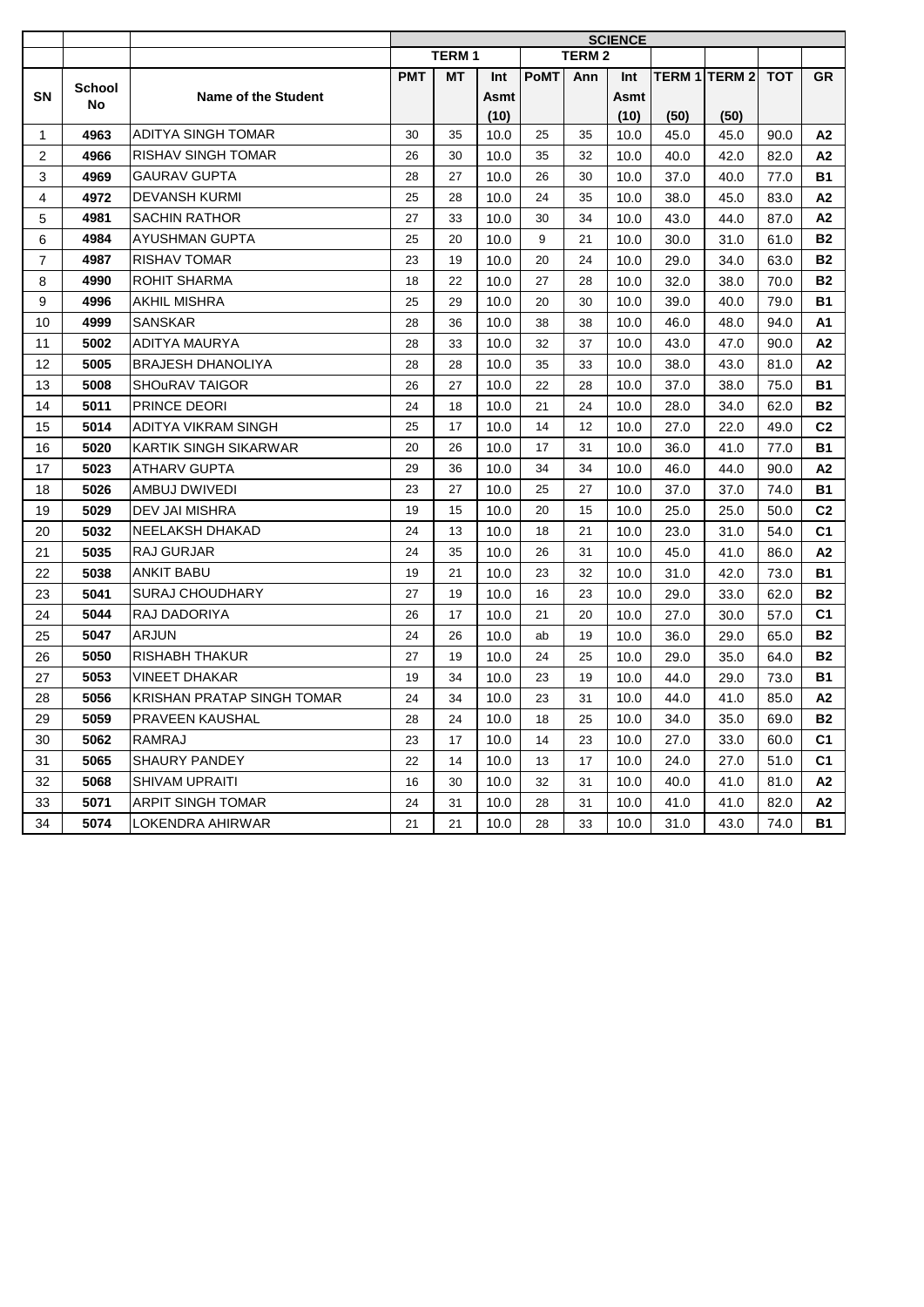|                |               |                              | <b>SOCIAL SCIENCE</b> |              |      |             |              |      |      |                          |            |                |
|----------------|---------------|------------------------------|-----------------------|--------------|------|-------------|--------------|------|------|--------------------------|------------|----------------|
|                |               |                              |                       | <b>TERM1</b> |      |             | <b>TERM2</b> |      |      |                          |            |                |
|                | <b>School</b> |                              | <b>PMT</b>            | <b>MT</b>    | Int  | <b>PoMT</b> | Ann          | Int  |      | <b>TERM 1   TERM 2  </b> | <b>TOT</b> | <b>GR</b>      |
| <b>SN</b>      | No            | Name of the Student          |                       |              | Asmt |             |              | Asmt |      |                          |            |                |
|                |               |                              |                       |              | (10) |             |              | (10) | (50) | (50)                     |            |                |
| $\mathbf{1}$   | 4963          | <b>ADITYA SINGH TOMAR</b>    | 29                    | 34           | 10.0 | 34          | 37           | 10.0 | 44.0 | 47.0                     | 91.0       | A1             |
| $\overline{2}$ | 4966          | <b>RISHAV SINGH TOMAR</b>    | 28                    | 39           | 10.0 | 31          | 36           | 10.0 | 49.0 | 46.0                     | 95.0       | A1             |
| 3              | 4969          | <b>GAURAV GUPTA</b>          | 26                    | 32           | 10.0 | 28          | 34           | 10.0 | 42.0 | 44.0                     | 86.0       | A2             |
| 4              | 4972          | <b>DEVANSH KURMI</b>         | 28                    | 33           | 10.0 | 32          | 35           | 10.0 | 43.0 | 45.0                     | 88.0       | A2             |
| 5              | 4981          | <b>SACHIN RATHOR</b>         | 30                    | 32           | 10.0 | 23          | 36           | 10.0 | 42.0 | 46.0                     | 88.0       | A2             |
| 6              | 4984          | <b>AYUSHMAN GUPTA</b>        | 27                    | 25           | 10.0 | 15          | 21           | 10.0 | 35.0 | 31.0                     | 66.0       | <b>B2</b>      |
| $\overline{7}$ | 4987          | <b>RISHAV TOMAR</b>          | 28                    | 26           | 10.0 | 28          | 36           | 10.0 | 36.0 | 46.0                     | 82.0       | A2             |
| 8              | 4990          | ROHIT SHARMA                 | 27                    | 29           | 10.0 | 35          | 34           | 10.0 | 39.0 | 44.0                     | 83.0       | А2             |
| 9              | 4996          | AKHIL MISHRA                 | 30                    | 32           | 10.0 | 32          | 28           | 10.0 | 42.0 | 38.0                     | 80.0       | <b>B1</b>      |
| 10             | 4999          | SANSKAR                      | 29                    | 34           | 10.0 | 25          | 34           | 10.0 | 44.0 | 44.0                     | 88.0       | A2             |
| 11             | 5002          | ADITYA MAURYA                | 26                    | 30           | 10.0 | 31          | 38           | 10.0 | 40.0 | 48.0                     | 88.0       | A2             |
| 12             | 5005          | <b>BRAJESH DHANOLIYA</b>     | 26                    | 34           | 10.0 | 32          | 36           | 10.0 | 44.0 | 46.0                     | 90.0       | A2             |
| 13             | 5008          | <b>SHOURAV TAIGOR</b>        | 25                    | 32           | 10.0 | 32          | 35           | 10.0 | 42.0 | 45.0                     | 87.0       | A2             |
| 14             | 5011          | PRINCE DEORI                 | 29                    | 30           | 10.0 | 12          | 29           | 10.0 | 40.0 | 39.0                     | 79.0       | <b>B1</b>      |
| 15             | 5014          | <b>ADITYA VIKRAM SINGH</b>   | 30                    | 19           | 10.0 | 19          | 19           | 10.0 | 29.0 | 29.0                     | 58.0       | C <sub>1</sub> |
| 16             | 5020          | <b>KARTIK SINGH SIKARWAR</b> | 27                    | 32           | 10.0 | 28          | 38           | 10.0 | 42.0 | 48.0                     | 90.0       | А2             |
| 17             | 5023          | <b>ATHARV GUPTA</b>          | 28                    | 33           | 10.0 | 32          | 32           | 10.0 | 43.0 | 42.0                     | 85.0       | A2             |
| 18             | 5026          | AMBUJ DWIVEDI                | 27                    | 29           | 10.0 | 29          | 30           | 10.0 | 39.0 | 40.0                     | 79.0       | <b>B1</b>      |
| 19             | 5029          | DEV JAI MISHRA               | 27                    | 28           | 10.0 | 33          | 28           | 10.0 | 38.0 | 38.0                     | 76.0       | <b>B1</b>      |
| 20             | 5032          | NEELAKSH DHAKAD              | 26                    | 22           | 10.0 | 27          | 34           | 10.0 | 32.0 | 44.0                     | 76.0       | <b>B1</b>      |
| 21             | 5035          | RAJ GURJAR                   | 28                    | 34           | 10.0 | 35          | 28           | 10.0 | 44.0 | 38.0                     | 82.0       | A2             |
| 22             | 5038          | <b>ANKIT BABU</b>            | 27                    | 29           | 10.0 | 27          | 38           | 10.0 | 39.0 | 48.0                     | 87.0       | A2             |
| 23             | 5041          | <b>SURAJ CHOUDHARY</b>       | 29                    | 26           | 10.0 | 29          | 31           | 10.0 | 36.0 | 41.0                     | 77.0       | <b>B1</b>      |
| 24             | 5044          | RAJ DADORIYA                 | 27                    | 23           | 10.0 | 27          | 30           | 10.0 | 33.0 | 40.0                     | 73.0       | <b>B1</b>      |
| 25             | 5047          | ARJUN                        | 29                    | 32           | 10.0 | 27          | 31           | 10.0 | 42.0 | 41.0                     | 83.0       | A2             |
| 26             | 5050          | RISHABH THAKUR               | 29                    | 28           | 10.0 | 36          | 36           | 10.0 | 38.0 | 46.0                     | 84.0       | А2             |
| 27             | 5053          | VINEET DHAKAR                | 27                    | 35           | 10.0 | 28          | 28           | 10.0 | 45.0 | 38.0                     | 83.0       | A2             |
| 28             | 5056          | KRISHAN PRATAP SINGH TOMAR   | 30                    | 35           | 10.0 | 30          | 37           | 10.0 | 45.0 | 47.0                     | 92.0       | А1             |
| 29             | 5059          | <b>PRAVEEN KAUSHAL</b>       | 27                    | 23           | 10.0 | 30          | 35           | 10.0 | 33.0 | 45.0                     | 78.0       | <b>B1</b>      |
| 30             | 5062          | <b>RAMRAJ</b>                | 29                    | 26           | 10.0 | 27          | 28           | 10.0 | 36.0 | 38.0                     | 74.0       | <b>B1</b>      |
| 31             | 5065          | SHAURY PANDEY                | 28                    | 25           | 10.0 | 25          | 27           | 10.0 | 35.0 | 37.0                     | 72.0       | <b>B1</b>      |
| 32             | 5068          | <b>SHIVAM UPRAITI</b>        | 30                    | 29           | 10.0 | 25          | 35           | 10.0 | 39.0 | 45.0                     | 84.0       | А2             |
| 33             | 5071          | <b>ARPIT SINGH TOMAR</b>     | 27                    | 34           | 10.0 | 32          | 38           | 10.0 | 44.0 | 48.0                     | 92.0       | А1             |
| 34             | 5074          | LOKENDRA AHIRWAR             | 28                    | 20           | 10.0 | 33          | 36           | 10.0 | 30.0 | 46.0                     | 76.0       | В1             |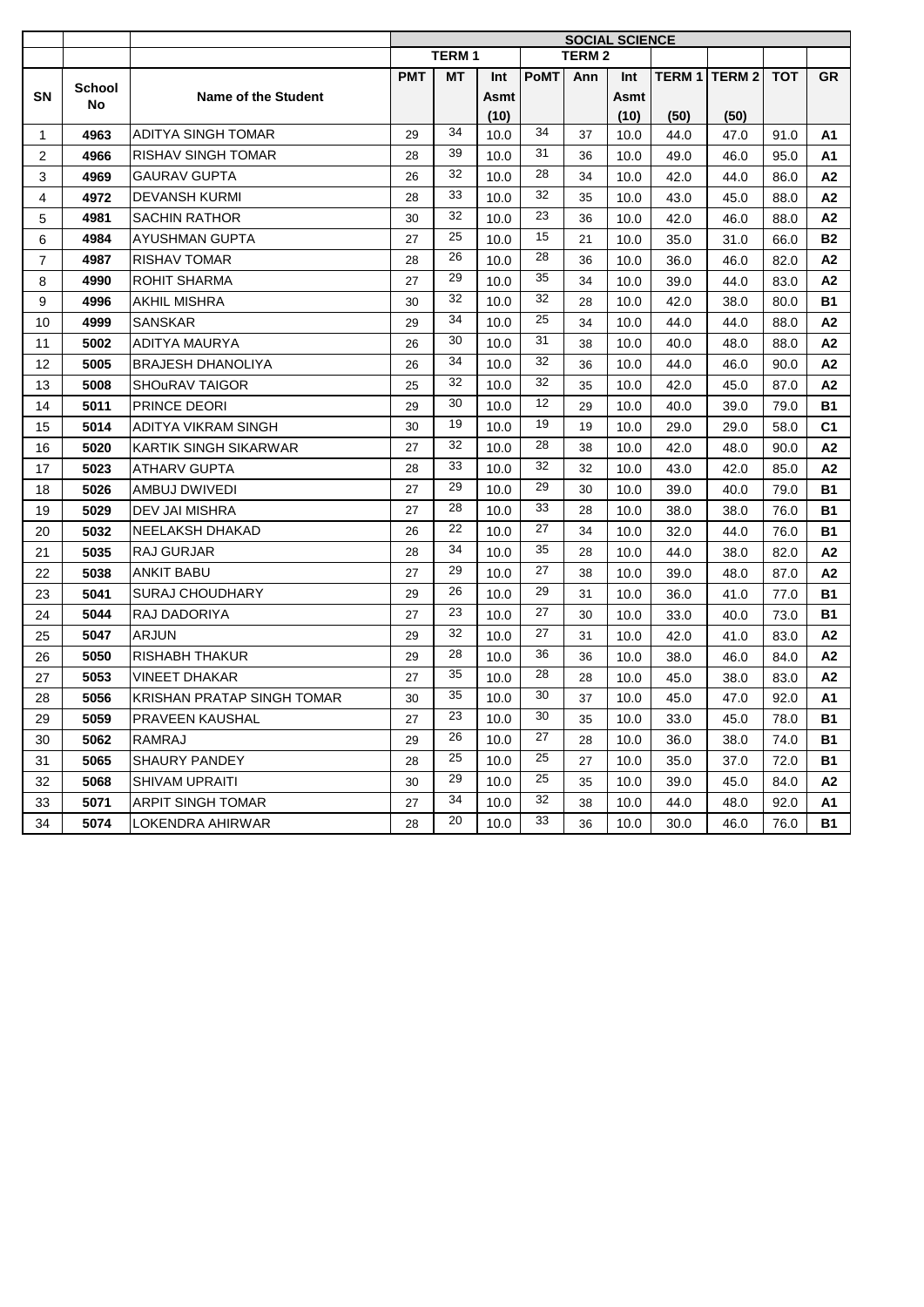| SΝ | School | Name of the Student        | <b>GRAND</b> | %AGE  | <b>GRADE</b> |
|----|--------|----------------------------|--------------|-------|--------------|
|    | No     |                            | <b>TOTAL</b> |       |              |
| 1  | 4963   | ADITYA SINGH TOMAR         | 456.4        | 91.28 | Α1           |
| 2  | 4966   | <b>RISHAV SINGH TOMAR</b>  | 433.2        | 86.64 | А2           |
| 3  | 4969   | <b>GAURAV GUPTA</b>        | 402.4        | 80.48 | В1           |
| 4  | 4972   | <b>DEVANSH KURMI</b>       | 412.6        | 82.52 | А2           |
| 5  | 4981   | <b>SACHIN RATHOR</b>       | 436.0        | 87.2  | А2           |
| 6  | 4984   | <b>AYUSHMAN GUPTA</b>      | 332.4        | 66.48 | <b>B2</b>    |
| 7  | 4987   | <b>RISHAV TOMAR</b>        | 367.0        | 73.4  | В1           |
| 8  | 4990   | <b>ROHIT SHARMA</b>        | 378.4        | 75.68 | В1           |
| 9  | 4996   | AKHIL MISHRA               | 375.0        | 75    | <b>B1</b>    |
| 10 | 4999   | SANSKAR                    | 447.0        | 89.4  | Α2           |
| 11 | 5002   | ADITYA MAURYA              | 446.8        | 89.36 | А2           |
| 12 | 5005   | <b>BRAJESH DHANOLIYA</b>   | 407.0        | 81.4  | А2           |
| 13 | 5008   | <b>SHOURAV TAIGOR</b>      | 395.8        | 79.16 | В1           |
| 14 | 5011   | <b>PRINCE DEORI</b>        | 321.0        | 64.2  | <b>B2</b>    |
| 15 | 5014   | ADITYA VIKRAM SINGH        | 256.0        | 51.2  | C1           |
| 16 | 5020   | KARTIK SINGH SIKARWAR      | 391.0        | 78.2  | В1           |
| 17 | 5023   | <b>ATHARV GUPTA</b>        | 438.0        | 87.6  | A2           |
| 18 | 5026   | AMBUJ DWIVEDI              | 364.2        | 72.84 | <b>B1</b>    |
| 19 | 5029   | DEV JAI MISHRA             | 324.0        | 64.8  | <b>B2</b>    |
| 20 | 5032   | <b>NEELAKSH DHAKAD</b>     | 350.6        | 70.12 | <b>B2</b>    |
| 21 | 5035   | <b>RAJ GURJAR</b>          | 414.0        | 82.8  | А2           |
| 22 | 5038   | <b>ANKIT BABU</b>          | 403.6        | 80.72 | А2           |
| 23 | 5041   | <b>SURAJ CHOUDHARY</b>     | 343.8        | 68.76 | <b>B2</b>    |
| 24 | 5044   | RAJ DADORIYA               | 340.8        | 68.16 | <b>B2</b>    |
| 25 | 5047   | <b>ARJUN</b>               | 389.2        | 77.84 | В1           |
| 26 | 5050   | RISHABH THAKUR             | 370.8        | 74.16 | В1           |
| 27 | 5053   | <b>VINEET DHAKAR</b>       | 369.6        | 73.92 | В1           |
| 28 | 5056   | KRISHAN PRATAP SINGH TOMAR | 422.4        | 84.48 | Α2           |
| 29 | 5059   | PRAVEEN KAUSHAL            | 344.4        | 68.88 | <b>B2</b>    |
| 30 | 5062   | RAMRAJ                     | 347.2        | 69.44 | <b>B2</b>    |
| 31 | 5065   | <b>SHAURY PANDEY</b>       | 289.4        | 57.88 | C1           |
| 32 | 5068   | <b>SHIVAM UPRAITI</b>      | 393.4        | 78.68 | <b>B1</b>    |
| 33 | 5071   | ARPIT SINGH TOMAR          | 418.4        | 83.68 | А2           |
| 34 | 5074   | LOKENDRA AHIRWAR           | 375.8        | 75.16 | <b>B1</b>    |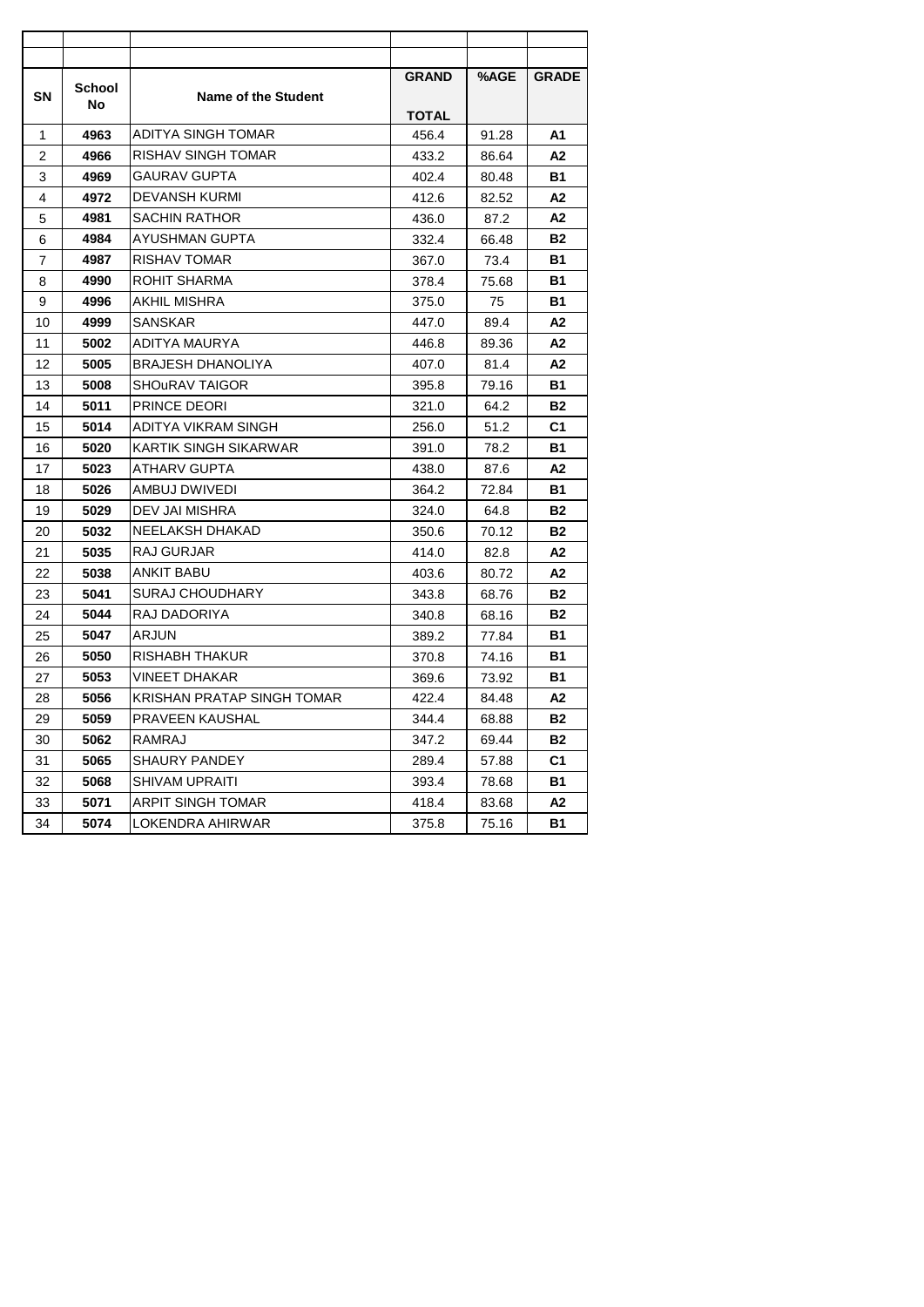|                |               |                               |              |            |              |      |             | <b>ENGLISH</b> |      |                  |       |            |                |
|----------------|---------------|-------------------------------|--------------|------------|--------------|------|-------------|----------------|------|------------------|-------|------------|----------------|
|                |               |                               |              |            | <b>TERM1</b> |      |             | <b>TERM2</b>   |      |                  |       |            |                |
|                | <b>School</b> |                               |              | <b>PMT</b> | <b>MT</b>    | Int  | <b>PoMT</b> | Ann            | Int  | <b>TERM TERM</b> |       | <b>TOT</b> | <b>GR</b>      |
| <b>SN</b>      | No            | Name of the Student           | House        |            |              | Asmt |             |                | Asmt |                  |       |            |                |
|                |               |                               |              |            |              | (10) |             |                | (10) | 1(50)            | 2(50) |            |                |
| $\mathbf{1}$   | 4964          | ARYAN SINGH SIKARWAR          | N            | 26         | 36           | 10.0 | 36          | 36             | 10.0 | 46.0             | 46.0  | 92.0       | A1             |
| 2              | 4967          | KRISHNA KUMAR SINGH BHADORIYA | $\vee$       | 19         | 28           | 10.0 | 35          | 33             | 10.0 | 38.0             | 43.0  | 81.0       | A2             |
| 3              | 4970          | <b>KRISHNA PRATAP SINGH</b>   | C            | 25         | 30           | 10.0 | 37          | 34             | 10.0 | 40.0             | 44.0  | 84.0       | A2             |
| 4              | 4976          | KRISHNA KANT DHAKAR           | V            | 20         | 34           | 10.0 | 32          | 35             | 10.0 | 44.0             | 45.0  | 89.0       | A2             |
| 5              | 4979          | <b>ARJIT GUPTA</b>            | N            | 15         | 30           | 10.0 | 34          | 34             | 10.0 | 40.0             | 44.0  | 84.0       | A <sub>2</sub> |
| 6              | 4982          | <b>HIMANSHU SINGH RAJAWAT</b> | $\vee$       | 26         | 28           | 10.0 | 38          | 35             | 10.0 | 38.0             | 45.0  | 83.0       | A2             |
| $\overline{7}$ | 4985          | ALAKH NIRANJAN SINGH RAJAWAT  | N            | 21         | 33           | 10.0 | 35          | 35             | 10.0 | 43.0             | 45.0  | 88.0       | A2             |
| 8              | 4988          | <b>ARPIT SINGH</b>            | S            | 23         | 25           | 10.0 | 38          | 32             | 10.0 | 35.0             | 42.0  | 77.0       | <b>B1</b>      |
| 9              | 4991          | <b>ABHISHEK DANDOTIYA</b>     | B            | 25         | 24           | 10.0 | 37          | 31             | 10.0 | 34.0             | 41.0  | 75.0       | <b>B1</b>      |
| 10             | 4994          | <b>AJIT SINGH CHAUHAN</b>     | N            | 20         | 21           | 10.0 | 35          | 35             | 10.0 | 31.0             | 45.0  | 76.0       | <b>B1</b>      |
| 11             | 4997          | <b>SUMIT TOMAR</b>            | $\vee$       | 19         | 25           | 10.0 | 32          | 34             | 10.0 | 35.0             | 44.0  | 79.0       | <b>B1</b>      |
| 12             | 5000          | YASH KUMAR GABEL              | $\mathsf{C}$ | 22         | 27           | 10.0 | 24          | 33             | 10.0 | 37.0             | 43.0  | 80.0       | <b>B1</b>      |
| 13             | 5003          | <b>TARUN YADAV</b>            | $\mathsf{C}$ | 23         | 31           | 10.0 | 39          | 37             | 10.0 | 41.0             | 47.0  | 88.0       | A2             |
| 14             | 5009          | SATYAM SINGH RAY              | N            | 17         | 23           | 10.0 | 37          | 32             | 10.0 | 33.0             | 42.0  | 75.0       | <b>B1</b>      |
| 15             | 5012          | <b>HIMANSHU SINGH</b>         | B            | 22         | 21           | 10.0 | 35          | 28             | 10.0 | 31.0             | 38.0  | 69.0       | <b>B2</b>      |
| 16             | 5015          | <b>ASMIT SINGH</b>            | S            | 19         | 20           | 10.0 | 29          | 20             | 10.0 | 30.0             | 30.0  | 60.0       | C <sub>1</sub> |
| 17             | 5018          | <b>ARJUN SEMIL</b>            | B            | 18         | 22           | 10.0 | 36          | 34             | 10.0 | 32.0             | 44.0  | 76.0       | <b>B1</b>      |
| 18             | 5021          | <b>PRATHAM GUPTA</b>          | S            | 25         | 27           | 10.0 | 37          | 34             | 10.0 | 37.0             | 44.0  | 81.0       | A2             |
| 19             | 5024          | <b>RAM SHARMA</b>             | B            | 25         | 34           | 10.0 | 39          | 36             | 10.0 | 44.0             | 46.0  | 90.0       | A2             |
| 20             | 5027          | <b>DEEPANSHU MAHALA</b>       | N            | 23         | 33           | 10.0 | 38          | 35             | 10.0 | 43.0             | 45.0  | 88.0       | A2             |
| 21             | 5030          | <b>PRADHUMAN SINGH</b>        | $\vee$       | 25         | 30           | 10.0 | 35          | 35             | 10.0 | 40.0             | 45.0  | 85.0       | A2             |
| 22             | 5033          | <b>AMIT DHAKAR</b>            | $\mathsf{C}$ | 22         | 26           | 10.0 | 33          | 30             | 10.0 | 36.0             | 40.0  | 76.0       | <b>B1</b>      |
| 23             | 5036          | <b>PRASHANT SINGH</b>         | C            | 26         | 33           | 10.0 | 34          | 36             | 10.0 | 43.0             | 46.0  | 89.0       | A2             |
| 24             | 5039          | AYUSHMAN RAJORIYA             | $\vee$       | 22         | 20           | 10.0 | 34          | 31             | 10.0 | 30.0             | 41.0  | 71.0       | <b>B1</b>      |
| 25             | 5042          | <b>NAVEEN HANOTE</b>          | N            | 26         | 22           | 10.0 | 30          | 34             | 10.0 | 32.0             | 44.0  | 76.0       | <b>B1</b>      |
| 26             | 5048          | <b>ARJUN PRATAP</b>           | S            | 26         | 20           | 10.0 | 32          | 33             | 10.0 | 30.0             | 43.0  | 73.0       | <b>B1</b>      |
| 27             | 5051          | PUNEET PRAJAPATI              | C            | 27         | 26           | 10.0 | 38          | 36             | 10.0 | 36.0             | 46.0  | 82.0       | A2             |
| 28             | 5057          | <b>DIVYAM SHARMA</b>          | C            | 25         | 26           | 10.0 | 29          | 33             | 10.0 | 36.0             | 43.0  | 79.0       | <b>B1</b>      |
| 29             | 5063          | <b>DUSHYANT SINGH</b>         | $\mathsf{C}$ | 24         | 27           | 10.0 | 36          | 34             | 10.0 | 37.0             | 44.0  | 81.0       | A <sub>2</sub> |
| 30             | 5066          | <b>AYUSH PATEL</b>            | S            | 26         | 34           | 10.0 | 33          | 34             | 10.0 | 44.0             | 44.0  | 88.0       | А2             |
| 31             | 5069          | <b>KULDEEP SINGH TOMAR</b>    | S            | 27         | 21           | 10.0 | 23          | 31             | 10.0 | 31.0             | 41.0  | 72.0       | <b>B1</b>      |
| 32             | 5072          | ANUJ KUSHWAH                  | B            | 26         | 30           | 10.0 | 36          | 35             | 10.0 | 40.0             | 45.0  | 85.0       | А2             |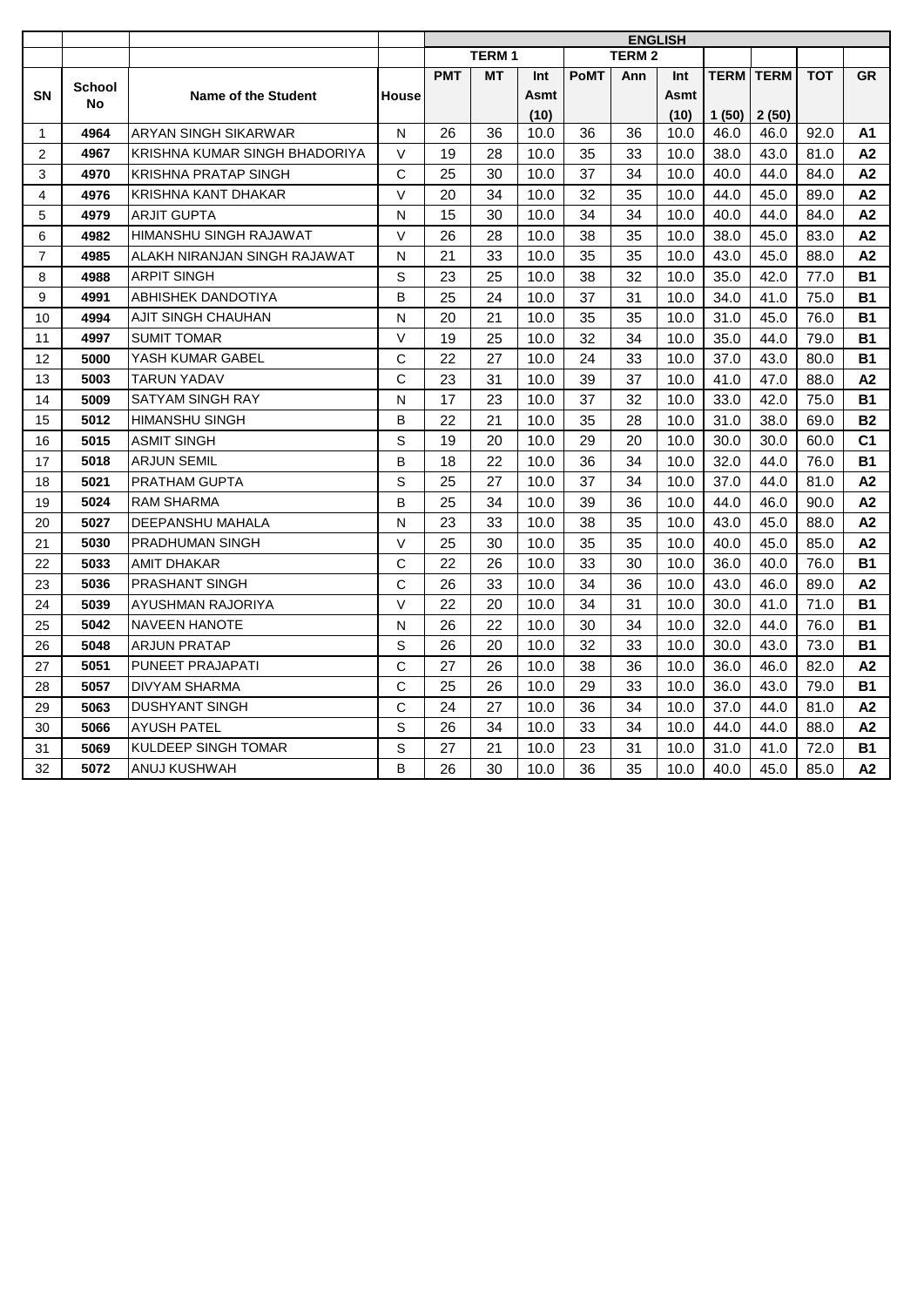| <b>TERM1</b><br>TERM <sub>2</sub><br><b>PMT</b><br>MT<br><b>PoMT</b><br>Ann<br>Int<br>Int<br><b>School</b><br><b>SN</b><br><b>Name of the Student</b><br>Asmt<br>Asmt<br>No<br>(10)<br>(10)<br>ARYAN SINGH SIKARWAR<br>4964<br>20<br>33<br>10.0<br>29<br>36<br>10.0<br>1 | <b>TERM</b><br>1(50)<br>43.0<br>37.0<br>41.0<br>34.0<br>39.0 |      | <b>TERM</b><br>2(50)<br>46.0<br>39.0<br>44.0 | <b>TOT</b><br>89.0<br>76.0<br>85.0 | GR<br>A2<br><b>B1</b> |
|--------------------------------------------------------------------------------------------------------------------------------------------------------------------------------------------------------------------------------------------------------------------------|--------------------------------------------------------------|------|----------------------------------------------|------------------------------------|-----------------------|
|                                                                                                                                                                                                                                                                          |                                                              |      |                                              |                                    |                       |
|                                                                                                                                                                                                                                                                          |                                                              |      |                                              |                                    |                       |
|                                                                                                                                                                                                                                                                          |                                                              |      |                                              |                                    |                       |
|                                                                                                                                                                                                                                                                          |                                                              |      |                                              |                                    |                       |
|                                                                                                                                                                                                                                                                          |                                                              |      |                                              |                                    |                       |
| 4967<br>KRISHNA KUMAR SINGH BHADORIYA<br>28<br>29<br>2<br>16<br>27<br>10.0<br>10.0                                                                                                                                                                                       |                                                              |      |                                              |                                    |                       |
| <b>KRISHNA PRATAP SINGH</b><br>20<br>3<br>4970<br>31<br>10.0<br>30<br>34<br>10.0                                                                                                                                                                                         |                                                              |      |                                              |                                    | A2                    |
| 4<br>4976<br>KRISHNA KANT DHAKAR<br>17<br>24<br>29<br>26<br>10.0<br>10.0                                                                                                                                                                                                 |                                                              |      | 36.0                                         | 70.0                               | <b>B2</b>             |
| 5<br>21<br>4979<br><b>ARJIT GUPTA</b><br>13<br>29<br>10.0<br>30<br>10.0                                                                                                                                                                                                  |                                                              |      | 31.0                                         | 70.0                               | <b>B2</b>             |
| HIMANSHU SINGH RAJAWAT<br>21<br>32<br>31<br>31<br>10.0<br>6<br>4982<br>10.0                                                                                                                                                                                              |                                                              | 42.0 | 41.0                                         | 83.0                               | A2                    |
| 32<br>34<br>$\overline{7}$<br>4985<br>ALAKH NIRANJAN SINGH RAJAWAT<br>23<br>10.0<br>36<br>10.0                                                                                                                                                                           | 42.0                                                         |      | 46.0                                         | 88.0                               | A2                    |
| <b>ARPIT SINGH</b><br>18<br>25<br>10.0<br>33<br>35<br>10.0<br>8<br>4988                                                                                                                                                                                                  | 35.0                                                         |      | 45.0                                         | 80.0                               | <b>B1</b>             |
| 17<br>9<br>4991<br><b>ABHISHEK DANDOTIYA</b><br>31<br>10.0<br>34<br>31<br>10.0                                                                                                                                                                                           | 41.0                                                         |      | 41.0                                         | 82.0                               | A2                    |
| 20<br>36<br>31<br>4994<br>AJIT SINGH CHAUHAN<br>28<br>10.0<br>10.0<br>10                                                                                                                                                                                                 | 38.0                                                         |      | 41.0                                         | 79.0                               | <b>B1</b>             |
| 4997<br><b>SUMIT TOMAR</b><br>18<br>18<br>31<br>25<br>10.0<br>11<br>10.0                                                                                                                                                                                                 | 28.0                                                         |      | 35.0                                         | 63.0                               | <b>B2</b>             |
| YASH KUMAR GABEL<br>17<br>29<br>32<br>21<br>5000<br>10.0<br>10.0<br>12                                                                                                                                                                                                   | 39.0                                                         |      | 31.0                                         | 70.0                               | <b>B2</b>             |
| 28<br>20<br>10.0<br>30<br>36<br>10.0<br>13<br>5003<br><b>TARUN YADAV</b>                                                                                                                                                                                                 | 38.0                                                         |      | 46.0                                         | 84.0                               | A2                    |
| 14<br>5009<br>SATYAM SINGH RAY<br>12<br>27<br>10.0<br>29<br>32<br>10.0                                                                                                                                                                                                   | 37.0                                                         |      | 42.0                                         | 79.0                               | <b>B1</b>             |
| 5012<br><b>HIMANSHU SINGH</b><br>14<br>21<br>10.0<br>29<br>20<br>10.0<br>15                                                                                                                                                                                              | 31.0                                                         |      | 30.0                                         | 61.0                               | <b>B2</b>             |
| <b>ASMIT SINGH</b><br>19<br>19<br>28<br>18<br>16<br>5015<br>10.0<br>10.0                                                                                                                                                                                                 | 29.0                                                         |      | 28.0                                         | 57.0                               | C <sub>1</sub>        |
| 29<br>27<br><b>ARJUN SEMIL</b><br>16<br>10.0<br>29<br>10.0<br>17<br>5018                                                                                                                                                                                                 | 39.0                                                         |      | 39.0                                         | 78.0                               | <b>B1</b>             |
| 5021<br>19<br>33<br>29<br>30<br>10.0<br>18<br>PRATHAM GUPTA<br>10.0                                                                                                                                                                                                      | 43.0                                                         |      | 40.0                                         | 83.0                               | А2                    |
| 22<br>30<br>33<br>5024<br>37<br>10.0<br>19<br><b>RAM SHARMA</b><br>10.0                                                                                                                                                                                                  | 40.0                                                         |      | 43.0                                         | 83.0                               | A2                    |
| 20<br>21<br>28<br>34<br>20<br>5027<br>DEEPANSHU MAHALA<br>10.0<br>10.0                                                                                                                                                                                                   | 38.0                                                         |      | 31.0                                         | 69.0                               | <b>B2</b>             |
| 21<br>32<br>PRADHUMAN SINGH<br>33<br>31<br>10.0<br>21<br>5030<br>10.0                                                                                                                                                                                                    | 42.0                                                         |      | 41.0                                         | 83.0                               | A2                    |
| 16<br>23<br>30<br>27<br>22<br>5033<br><b>AMIT DHAKAR</b><br>10.0<br>10.0                                                                                                                                                                                                 | 33.0                                                         |      | 37.0                                         | 70.0                               | <b>B2</b>             |
| 23<br>23<br>30<br>31<br>33<br>5036<br><b>PRASHANT SINGH</b><br>10.0<br>10.0                                                                                                                                                                                              | 40.0                                                         |      | 43.0                                         | 83.0                               | A2                    |
| 5039<br>16<br>20<br>10.0<br>33<br>17<br>10.0<br>24<br>AYUSHMAN RAJORIYA                                                                                                                                                                                                  | 30.0                                                         |      | 27.0                                         | 57.0                               | C <sub>1</sub>        |
| <b>NAVEEN HANOTE</b><br>18<br>25<br>29<br>34<br>25<br>5042<br>10.0<br>10.0                                                                                                                                                                                               | 35.0                                                         |      | 44.0                                         | 79.0                               | <b>B1</b>             |
| 13<br>20<br>25<br><b>ARJUN PRATAP</b><br>10.0<br>31<br>26<br>10.0<br>5048                                                                                                                                                                                                | 30.0                                                         |      | 35.0                                         | 65.0                               | <b>B2</b>             |
| 21<br>27<br>5051<br>PUNEET PRAJAPATI<br>30<br>30<br>26<br>10.0<br>10.0                                                                                                                                                                                                   | 40.0                                                         |      | 36.0                                         | 76.0                               | <b>B1</b>             |
| 28<br>23<br>5057<br>DIVYAM SHARMA<br>19<br>10.0<br>32<br>23<br>10.0                                                                                                                                                                                                      | 33.0                                                         |      | 33.0                                         | 66.0                               | <b>B2</b>             |
| 5063<br><b>DUSHYANT SINGH</b><br>23<br>31<br>10.0<br>34<br>34<br>10.0<br>29                                                                                                                                                                                              | 41.0                                                         |      | 44.0                                         | 85.0                               | A2                    |
| <b>AYUSH PATEL</b><br>15<br>32<br>10.0<br>31<br>22<br>30<br>5066<br>10.0                                                                                                                                                                                                 | 42.0                                                         |      | 32.0                                         | 74.0                               | <b>B1</b>             |
| <b>KULDEEP SINGH TOMAR</b><br>16<br>23<br>29<br>31<br>31<br>5069<br>10.0<br>10.0                                                                                                                                                                                         | 33.0                                                         |      | 41.0                                         | 74.0                               | <b>B1</b>             |
| 32<br>5072<br>16<br>32<br>32<br>28<br>ANUJ KUSHWAH<br>10.0<br>10.0                                                                                                                                                                                                       | 42.0                                                         |      | 38.0                                         | 80.0                               | <b>B1</b>             |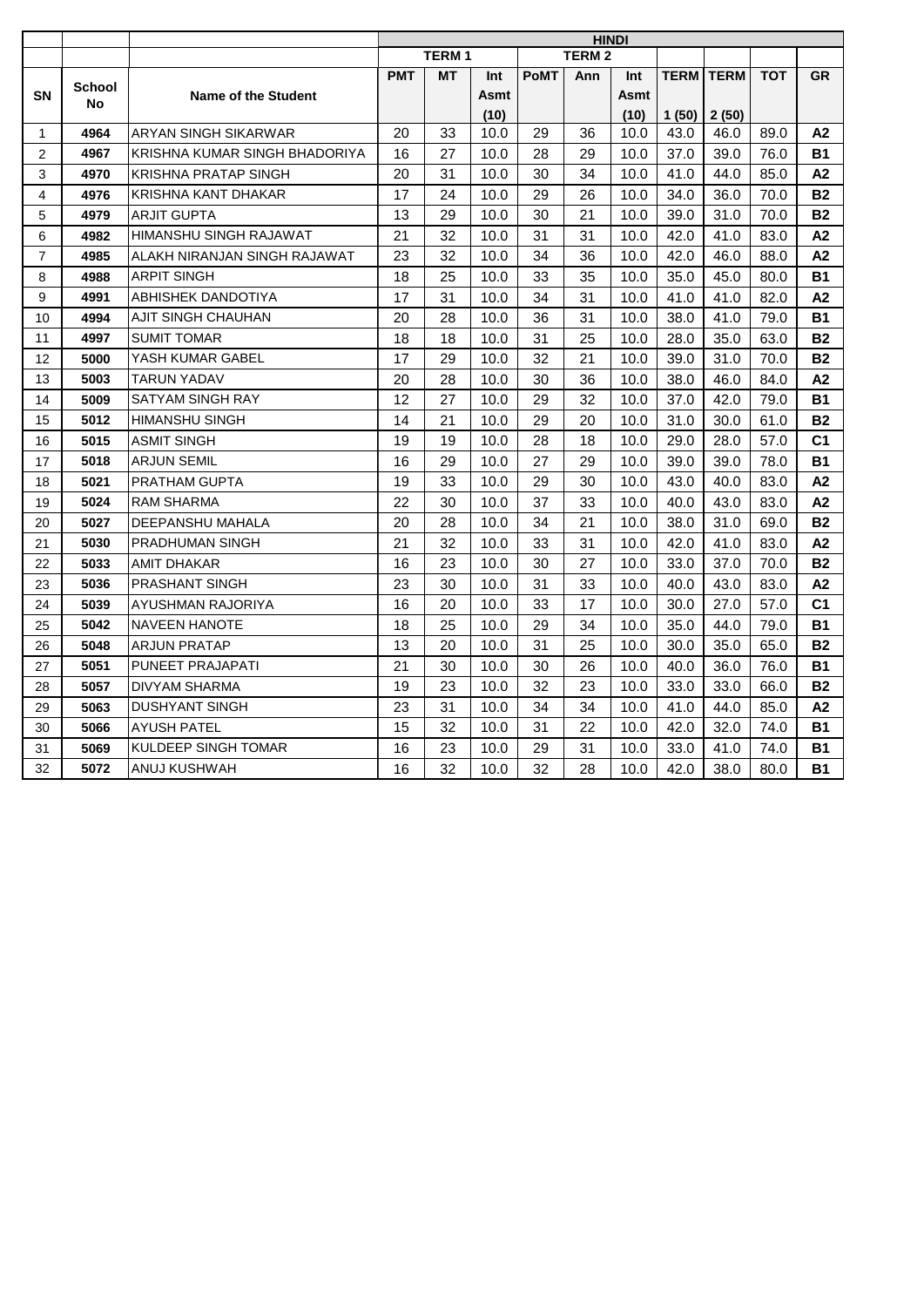| <b>TERM1</b><br><b>TERM 2</b><br><b>PMT</b><br><b>PoMT</b><br>Ann<br><b>TERM</b><br><b>TERM</b><br><b>TOT</b><br>МT<br>Int<br>Int<br><b>School</b><br><b>SN</b><br><b>Name of the Student</b><br>Asmt<br>Asmt<br>No<br>(10)<br>(10)<br>1(50)<br>2(50)<br>ARYAN SINGH SIKARWAR<br>4964<br>28<br>35<br>10.0<br>33<br>36<br>10.0<br>45.0<br>46.0<br>91.0<br>1<br>4967<br>KRISHNA KUMAR SINGH BHADORIYA<br>28<br>33<br>10.0<br>34<br>30<br>10.0<br>2<br>43.0<br>40.0<br>83.0<br>3<br><b>KRISHNA PRATAP SINGH</b><br>29<br>38<br>25<br>39<br>10.0<br>97.0<br>4970<br>10.0<br>48.0<br>49.0<br>$\overline{4}$<br>KRISHNA KANT DHAKAR<br>25<br>34<br>26<br>28<br>44.0<br>4976<br>10.0<br>10.0<br>38.0<br>82.0<br>5<br>17<br>25<br>27<br>4979<br><b>ARJIT GUPTA</b><br>35<br>10.0<br>10.0<br>45.0<br>37.0<br>82.0<br>4982<br>HIMANSHU SINGH RAJAWAT<br>23<br>30<br>10.0<br>26<br>27<br>10.0<br>40.0<br>37.0<br>77.0<br>6<br>ALAKH NIRANJAN SINGH RAJAWAT<br>27<br>34<br>10.0<br>30<br>34<br>10.0<br>44.0<br>44.0<br>$\overline{7}$<br>4985<br>88.0<br><b>ARPIT SINGH</b><br>28<br>25<br>32<br>32<br>8<br>4988<br>10.0<br>10.0<br>35.0<br>42.0<br>77.0<br>9<br>20<br>4991<br>ABHISHEK DANDOTIYA<br>32<br>10.0<br>28<br>28<br>10.0<br>42.0<br>80.0<br>38.0 |                |
|-------------------------------------------------------------------------------------------------------------------------------------------------------------------------------------------------------------------------------------------------------------------------------------------------------------------------------------------------------------------------------------------------------------------------------------------------------------------------------------------------------------------------------------------------------------------------------------------------------------------------------------------------------------------------------------------------------------------------------------------------------------------------------------------------------------------------------------------------------------------------------------------------------------------------------------------------------------------------------------------------------------------------------------------------------------------------------------------------------------------------------------------------------------------------------------------------------------------------------------------------|----------------|
|                                                                                                                                                                                                                                                                                                                                                                                                                                                                                                                                                                                                                                                                                                                                                                                                                                                                                                                                                                                                                                                                                                                                                                                                                                                 |                |
|                                                                                                                                                                                                                                                                                                                                                                                                                                                                                                                                                                                                                                                                                                                                                                                                                                                                                                                                                                                                                                                                                                                                                                                                                                                 | <b>GR</b>      |
|                                                                                                                                                                                                                                                                                                                                                                                                                                                                                                                                                                                                                                                                                                                                                                                                                                                                                                                                                                                                                                                                                                                                                                                                                                                 |                |
|                                                                                                                                                                                                                                                                                                                                                                                                                                                                                                                                                                                                                                                                                                                                                                                                                                                                                                                                                                                                                                                                                                                                                                                                                                                 |                |
|                                                                                                                                                                                                                                                                                                                                                                                                                                                                                                                                                                                                                                                                                                                                                                                                                                                                                                                                                                                                                                                                                                                                                                                                                                                 | A1             |
|                                                                                                                                                                                                                                                                                                                                                                                                                                                                                                                                                                                                                                                                                                                                                                                                                                                                                                                                                                                                                                                                                                                                                                                                                                                 | A2             |
|                                                                                                                                                                                                                                                                                                                                                                                                                                                                                                                                                                                                                                                                                                                                                                                                                                                                                                                                                                                                                                                                                                                                                                                                                                                 | A1             |
|                                                                                                                                                                                                                                                                                                                                                                                                                                                                                                                                                                                                                                                                                                                                                                                                                                                                                                                                                                                                                                                                                                                                                                                                                                                 | A2             |
|                                                                                                                                                                                                                                                                                                                                                                                                                                                                                                                                                                                                                                                                                                                                                                                                                                                                                                                                                                                                                                                                                                                                                                                                                                                 | A2             |
|                                                                                                                                                                                                                                                                                                                                                                                                                                                                                                                                                                                                                                                                                                                                                                                                                                                                                                                                                                                                                                                                                                                                                                                                                                                 | <b>B1</b>      |
|                                                                                                                                                                                                                                                                                                                                                                                                                                                                                                                                                                                                                                                                                                                                                                                                                                                                                                                                                                                                                                                                                                                                                                                                                                                 | A2             |
|                                                                                                                                                                                                                                                                                                                                                                                                                                                                                                                                                                                                                                                                                                                                                                                                                                                                                                                                                                                                                                                                                                                                                                                                                                                 | <b>B1</b>      |
|                                                                                                                                                                                                                                                                                                                                                                                                                                                                                                                                                                                                                                                                                                                                                                                                                                                                                                                                                                                                                                                                                                                                                                                                                                                 | <b>B1</b>      |
| AJIT SINGH CHAUHAN<br>19<br>23<br>22<br>19<br>62.0<br>10<br>4994<br>10.0<br>10.0<br>33.0<br>29.0                                                                                                                                                                                                                                                                                                                                                                                                                                                                                                                                                                                                                                                                                                                                                                                                                                                                                                                                                                                                                                                                                                                                                | <b>B2</b>      |
| 21<br>19<br>22<br>23<br>29.0<br>4997<br><b>SUMIT TOMAR</b><br>10.0<br>10.0<br>33.0<br>62.0<br>11                                                                                                                                                                                                                                                                                                                                                                                                                                                                                                                                                                                                                                                                                                                                                                                                                                                                                                                                                                                                                                                                                                                                                | <b>B2</b>      |
| 21<br>22<br>32<br>YASH KUMAR GABEL<br>30<br>10.0<br>10.0<br>40.0<br>42.0<br>82.0<br>12<br>5000                                                                                                                                                                                                                                                                                                                                                                                                                                                                                                                                                                                                                                                                                                                                                                                                                                                                                                                                                                                                                                                                                                                                                  | A2             |
| 20<br>31<br>31<br>34<br>41.0<br>13<br>5003<br><b>TARUN YADAV</b><br>10.0<br>10.0<br>44.0<br>85.0                                                                                                                                                                                                                                                                                                                                                                                                                                                                                                                                                                                                                                                                                                                                                                                                                                                                                                                                                                                                                                                                                                                                                | A2             |
| 14<br>5009<br>18<br>34<br>10.0<br>20<br>35<br>44.0<br>45.0<br>89.0<br>SATYAM SINGH RAY<br>10.0                                                                                                                                                                                                                                                                                                                                                                                                                                                                                                                                                                                                                                                                                                                                                                                                                                                                                                                                                                                                                                                                                                                                                  | A2             |
| <b>HIMANSHU SINGH</b><br>17<br>11<br>11<br>12<br>21.0<br>15<br>5012<br>10.0<br>10.0<br>22.0<br>43.0                                                                                                                                                                                                                                                                                                                                                                                                                                                                                                                                                                                                                                                                                                                                                                                                                                                                                                                                                                                                                                                                                                                                             | C <sub>2</sub> |
| 23<br>13<br>13<br>13<br>23.0<br><b>ASMIT SINGH</b><br>10.0<br>10.0<br>23.0<br>46.0<br>16<br>5015                                                                                                                                                                                                                                                                                                                                                                                                                                                                                                                                                                                                                                                                                                                                                                                                                                                                                                                                                                                                                                                                                                                                                | C <sub>2</sub> |
| 26<br>29<br>20<br>23<br>10.0<br>39.0<br>33.0<br>72.0<br>17<br>5018<br><b>ARJUN SEMIL</b><br>10.0                                                                                                                                                                                                                                                                                                                                                                                                                                                                                                                                                                                                                                                                                                                                                                                                                                                                                                                                                                                                                                                                                                                                                | <b>B1</b>      |
| 25<br>37<br>32<br>35<br>18<br>5021<br>PRATHAM GUPTA<br>10.0<br>10.0<br>47.0<br>45.0<br>92.0                                                                                                                                                                                                                                                                                                                                                                                                                                                                                                                                                                                                                                                                                                                                                                                                                                                                                                                                                                                                                                                                                                                                                     | A1             |
| 29<br>36<br>40<br>19<br>5024<br><b>RAM SHARMA</b><br>10.0<br>36<br>10.0<br>46.0<br>50.0<br>96.0                                                                                                                                                                                                                                                                                                                                                                                                                                                                                                                                                                                                                                                                                                                                                                                                                                                                                                                                                                                                                                                                                                                                                 | <b>A1</b>      |
| 24<br>DEEPANSHU MAHALA<br>28<br>32<br>34<br>38.0<br>44.0<br>82.0<br>20<br>5027<br>10.0<br>10.0                                                                                                                                                                                                                                                                                                                                                                                                                                                                                                                                                                                                                                                                                                                                                                                                                                                                                                                                                                                                                                                                                                                                                  | A2             |
| 28<br>32<br>26<br>42.0<br>82.0<br>21<br>5030<br><b>PRADHUMAN SINGH</b><br>10.0<br>30<br>10.0<br>40.0                                                                                                                                                                                                                                                                                                                                                                                                                                                                                                                                                                                                                                                                                                                                                                                                                                                                                                                                                                                                                                                                                                                                            | A2             |
| 24<br>25<br>22<br><b>AMIT DHAKAR</b><br>10.0<br>13<br>13<br>10.0<br>35.0<br>23.0<br>58.0<br>5033                                                                                                                                                                                                                                                                                                                                                                                                                                                                                                                                                                                                                                                                                                                                                                                                                                                                                                                                                                                                                                                                                                                                                | C <sub>1</sub> |
| 23<br>29<br>36<br>34<br>5036<br><b>PRASHANT SINGH</b><br>10.0<br>33<br>10.0<br>46.0<br>44.0<br>90.0                                                                                                                                                                                                                                                                                                                                                                                                                                                                                                                                                                                                                                                                                                                                                                                                                                                                                                                                                                                                                                                                                                                                             | A2             |
| 22<br>20<br>34<br>32<br>72.0<br>24<br>5039<br>AYUSHMAN RAJORIYA<br>10.0<br>10.0<br>30.0<br>42.0                                                                                                                                                                                                                                                                                                                                                                                                                                                                                                                                                                                                                                                                                                                                                                                                                                                                                                                                                                                                                                                                                                                                                 | <b>B1</b>      |
| 14<br>21<br>14<br>55.0<br>25<br>5042<br><b>NAVEEN HANOTE</b><br>10.0<br>14<br>10.0<br>31.0<br>24.0                                                                                                                                                                                                                                                                                                                                                                                                                                                                                                                                                                                                                                                                                                                                                                                                                                                                                                                                                                                                                                                                                                                                              | C <sub>1</sub> |
| <b>ARJUN PRATAP</b><br>26<br>20<br>17<br>27<br>26<br>10.0<br>10.0<br>30.0<br>37.0<br>67.0<br>5048                                                                                                                                                                                                                                                                                                                                                                                                                                                                                                                                                                                                                                                                                                                                                                                                                                                                                                                                                                                                                                                                                                                                               | <b>B2</b>      |
| 27<br>25<br>23<br>24<br>33.0<br>5051<br>PUNEET PRAJAPATI<br>10.0<br>20<br>10.0<br>34.0<br>67.0                                                                                                                                                                                                                                                                                                                                                                                                                                                                                                                                                                                                                                                                                                                                                                                                                                                                                                                                                                                                                                                                                                                                                  | <b>B2</b>      |
| 28<br>27<br>31<br>5057<br>DIVYAM SHARMA<br>10.0<br>23<br>23<br>10.0<br>41.0<br>33.0<br>74.0                                                                                                                                                                                                                                                                                                                                                                                                                                                                                                                                                                                                                                                                                                                                                                                                                                                                                                                                                                                                                                                                                                                                                     | <b>B1</b>      |
| 5063<br><b>DUSHYANT SINGH</b><br>26<br>20<br>10.0<br>20<br>24<br>30.0<br>34.0<br>64.0<br>29<br>10.0                                                                                                                                                                                                                                                                                                                                                                                                                                                                                                                                                                                                                                                                                                                                                                                                                                                                                                                                                                                                                                                                                                                                             | <b>B2</b>      |
| <b>AYUSH PATEL</b><br>24<br>35<br>10.0<br>24<br>31<br>41.0<br>30<br>5066<br>10.0<br>45.0<br>86.0                                                                                                                                                                                                                                                                                                                                                                                                                                                                                                                                                                                                                                                                                                                                                                                                                                                                                                                                                                                                                                                                                                                                                | A2             |
| <b>KULDEEP SINGH TOMAR</b><br>15<br>24<br>22<br>31<br>5069<br>10.0<br>21<br>10.0<br>34.0<br>32.0<br>66.0                                                                                                                                                                                                                                                                                                                                                                                                                                                                                                                                                                                                                                                                                                                                                                                                                                                                                                                                                                                                                                                                                                                                        | <b>B2</b>      |
| 32<br>5072<br>28<br>28<br>31<br>ANUJ KUSHWAH<br>36<br>10.0<br>10.0<br>46.0<br>41.0<br>87.0                                                                                                                                                                                                                                                                                                                                                                                                                                                                                                                                                                                                                                                                                                                                                                                                                                                                                                                                                                                                                                                                                                                                                      | A2             |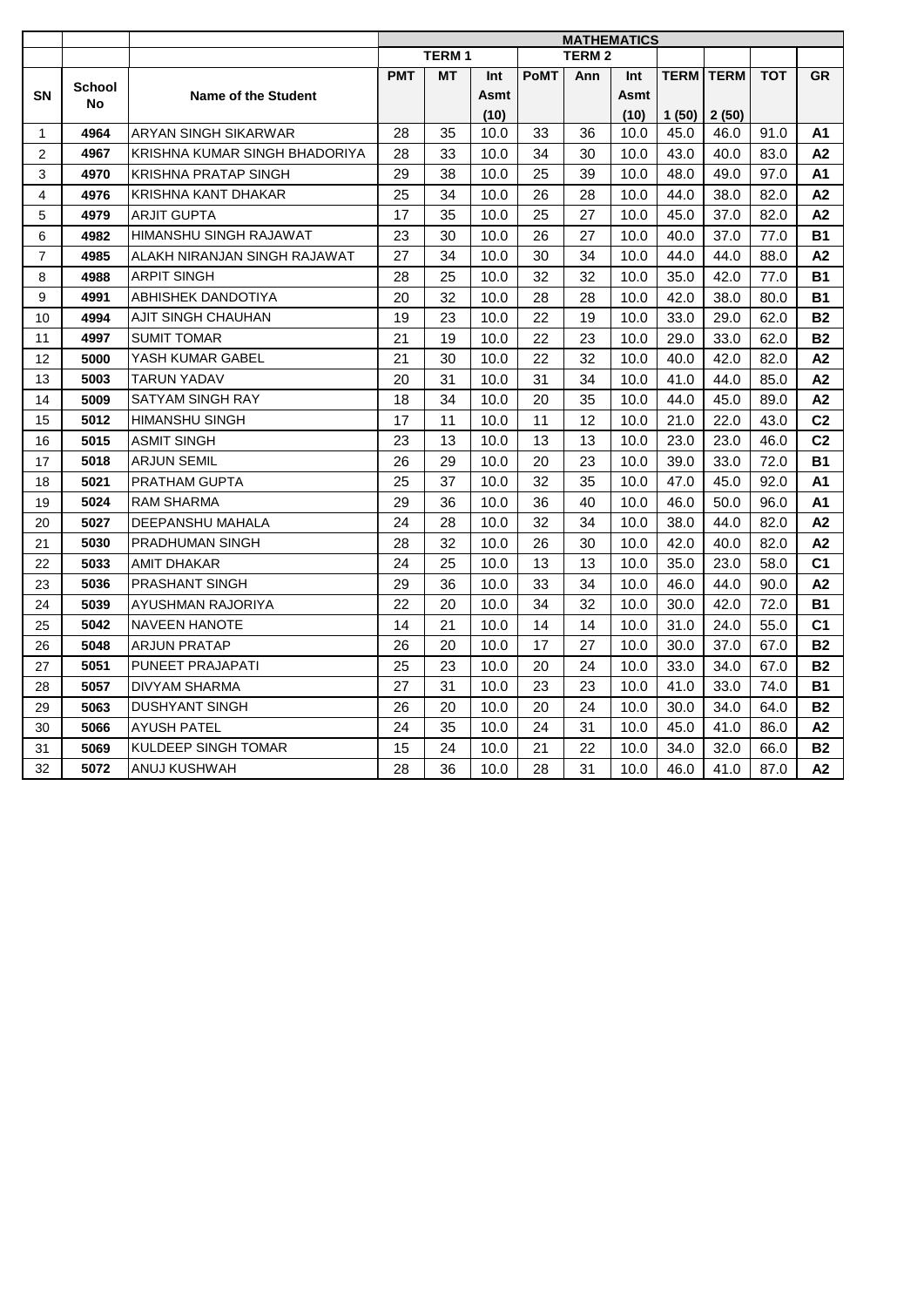|                |               |                               |            |              |      |             |              | <b>SCIENCE</b> |             |             |            |                |
|----------------|---------------|-------------------------------|------------|--------------|------|-------------|--------------|----------------|-------------|-------------|------------|----------------|
|                |               |                               |            | <b>TERM1</b> |      |             | <b>TERM2</b> |                |             |             |            |                |
|                | <b>School</b> |                               | <b>PMT</b> | MT           | Int  | <b>PoMT</b> | Ann          | Int            | <b>TERM</b> | <b>TERM</b> | <b>TOT</b> | GR             |
| <b>SN</b>      | No            | <b>Name of the Student</b>    |            |              | Asmt |             |              | Asmt           |             |             |            |                |
|                |               |                               |            |              | (10) |             |              | (10)           | 1(50)       | 2(50)       |            |                |
| 1              | 4964          | ARYAN SINGH SIKARWAR          | 28         | 31           | 10.0 | 27          | 36           | 10.0           | 41.0        | 46.0        | 87.0       | A2             |
| 2              | 4967          | KRISHNA KUMAR SINGH BHADORIYA | 23         | 20           | 10.0 | 27          | 29           | 10.0           | 30.0        | 39.0        | 69.0       | <b>B2</b>      |
| 3              | 4970          | <b>KRISHNA PRATAP SINGH</b>   | 29         | 30           | 10.0 | 26          | 36           | 10.0           | 40.0        | 46.0        | 86.0       | A2             |
| 4              | 4976          | KRISHNA KANT DHAKAR           | 25         | 27           | 10.0 | 23          | 29           | 10.0           | 37.0        | 39.0        | 76.0       | <b>B1</b>      |
| 5              | 4979          | <b>ARJIT GUPTA</b>            | 18         | 26           | 10.0 | 17          | 28           | 10.0           | 36.0        | 38.0        | 74.0       | <b>B1</b>      |
| 6              | 4982          | HIMANSHU SINGH RAJAWAT        | 26         | 26           | 10.0 | 29          | 31           | 10.0           | 36.0        | 41.0        | 77.0       | <b>B1</b>      |
| $\overline{7}$ | 4985          | ALAKH NIRANJAN SINGH RAJAWAT  | 29         | 34           | 10.0 | 30          | 33           | 10.0           | 44.0        | 43.0        | 87.0       | A2             |
| 8              | 4988          | <b>ARPIT SINGH</b>            | 26         | 25           | 10.0 | 34          | 36           | 10.0           | 35.0        | 46.0        | 81.0       | A2             |
| 9              | 4991          | <b>ABHISHEK DANDOTIYA</b>     | 26         | 26           | 10.0 | 21          | 34           | 10.0           | 36.0        | 44.0        | 80.0       | <b>B1</b>      |
| 10             | 4994          | AJIT SINGH CHAUHAN            | 28         | 22           | 10.0 | 28          | 32           | 10.0           | 32.0        | 42.0        | 74.0       | <b>B1</b>      |
| 11             | 4997          | <b>SUMIT TOMAR</b>            | 23         | 17           | 10.0 | 10          | 24           | 10.0           | 27.0        | 34.0        | 61.0       | <b>B2</b>      |
| 12             | 5000          | YASH KUMAR GABEL              | 19         | 29           | 10.0 | 22          | 28           | 10.0           | 39.0        | 38.0        | 77.0       | <b>B1</b>      |
| 13             | 5003          | <b>TARUN YADAV</b>            | 25         | 24           | 10.0 | 25          | 34           | 10.0           | 34.0        | 44.0        | 78.0       | <b>B1</b>      |
| 14             | 5009          | SATYAM SINGH RAY              | 10         | 26           | 10.0 | 29          | 33           | 10.0           | 36.0        | 43.0        | 79.0       | <b>B1</b>      |
| 15             | 5012          | <b>HIMANSHU SINGH</b>         | 18         | 23           | 10.0 | 17          | 20           | 10.0           | 33.0        | 30.0        | 63.0       | <b>B2</b>      |
| 16             | 5015          | <b>ASMIT SINGH</b>            | 18         | 12           | 10.0 | 14          | 10           | 10.0           | 22.0        | 20.0        | 42.0       | C <sub>2</sub> |
| 17             | 5018          | <b>ARJUN SEMIL</b>            | 26         | 18           | 10.0 | 17          | 29           | 10.0           | 28.0        | 39.0        | 67.0       | <b>B2</b>      |
| 18             | 5021          | PRATHAM GUPTA                 | 23         | 39           | 10.0 | 34          | 31           | 10.0           | 49.0        | 41.0        | 90.0       | А2             |
| 19             | 5024          | <b>RAM SHARMA</b>             | 28         | 37           | 10.0 | 36          | 39           | 10.0           | 47.0        | 49.0        | 96.0       | <b>A1</b>      |
| 20             | 5027          | DEEPANSHU MAHALA              | 25         | 22           | 10.0 | 28          | 33           | 10.0           | 32.0        | 43.0        | 75.0       | <b>B1</b>      |
| 21             | 5030          | PRADHUMAN SINGH               | 26         | 29           | 10.0 | 23          | 29           | 10.0           | 39.0        | 39.0        | 78.0       | <b>B1</b>      |
| 22             | 5033          | <b>AMIT DHAKAR</b>            | 19         | 15           | 10.0 | 11          | 23           | 10.0           | 25.0        | 33.0        | 58.0       | C <sub>1</sub> |
| 23             | 5036          | <b>PRASHANT SINGH</b>         | 30         | 30           | 10.0 | 39          | 37           | 10.0           | 40.0        | 47.0        | 87.0       | A2             |
| 24             | 5039          | AYUSHMAN RAJORIYA             | 28         | 20           | 10.0 | 34          | 38           | 10.0           | 30.0        | 48.0        | 78.0       | <b>B1</b>      |
| 25             | 5042          | <b>NAVEEN HANOTE</b>          | 18         | 14           | 10.0 | 32          | 24           | 10.0           | 24.0        | 34.0        | 58.0       | C <sub>1</sub> |
| 26             | 5048          | <b>ARJUN PRATAP</b>           | 25         | 20           | 10.0 | 35          | 29           | 10.0           | 30.0        | 39.0        | 69.0       | <b>B2</b>      |
| 27             | 5051          | PUNEET PRAJAPATI              | 21         | 27           | 10.0 | 32          | 24           | 10.0           | 37.0        | 34.0        | 71.0       | <b>B1</b>      |
| 28             | 5057          | DIVYAM SHARMA                 | 22         | 19           | 10.0 | 17          | 23           | 10.0           | 29.0        | 33.0        | 62.0       | <b>B2</b>      |
| 29             | 5063          | <b>DUSHYANT SINGH</b>         | 28         | 14           | 10.0 | 22          | 19           | 10.0           | 24.0        | 29.0        | 53.0       | C1             |
| 30             | 5066          | <b>AYUSH PATEL</b>            | 27         | 30           | 10.0 | 30          | 36           | 10.0           | 40.0        | 46.0        | 86.0       | A2             |
| 31             | 5069          | <b>KULDEEP SINGH TOMAR</b>    | 23         | 13           | 10.0 | 16          | 18           | 10.0           | 23.0        | 28.0        | 51.0       | C <sub>1</sub> |
| 32             | 5072          | ANUJ KUSHWAH                  | 26         | 33           | 10.0 | 33          | 36           | 10.0           | 43.0        | 46.0        | 89.0       | A2             |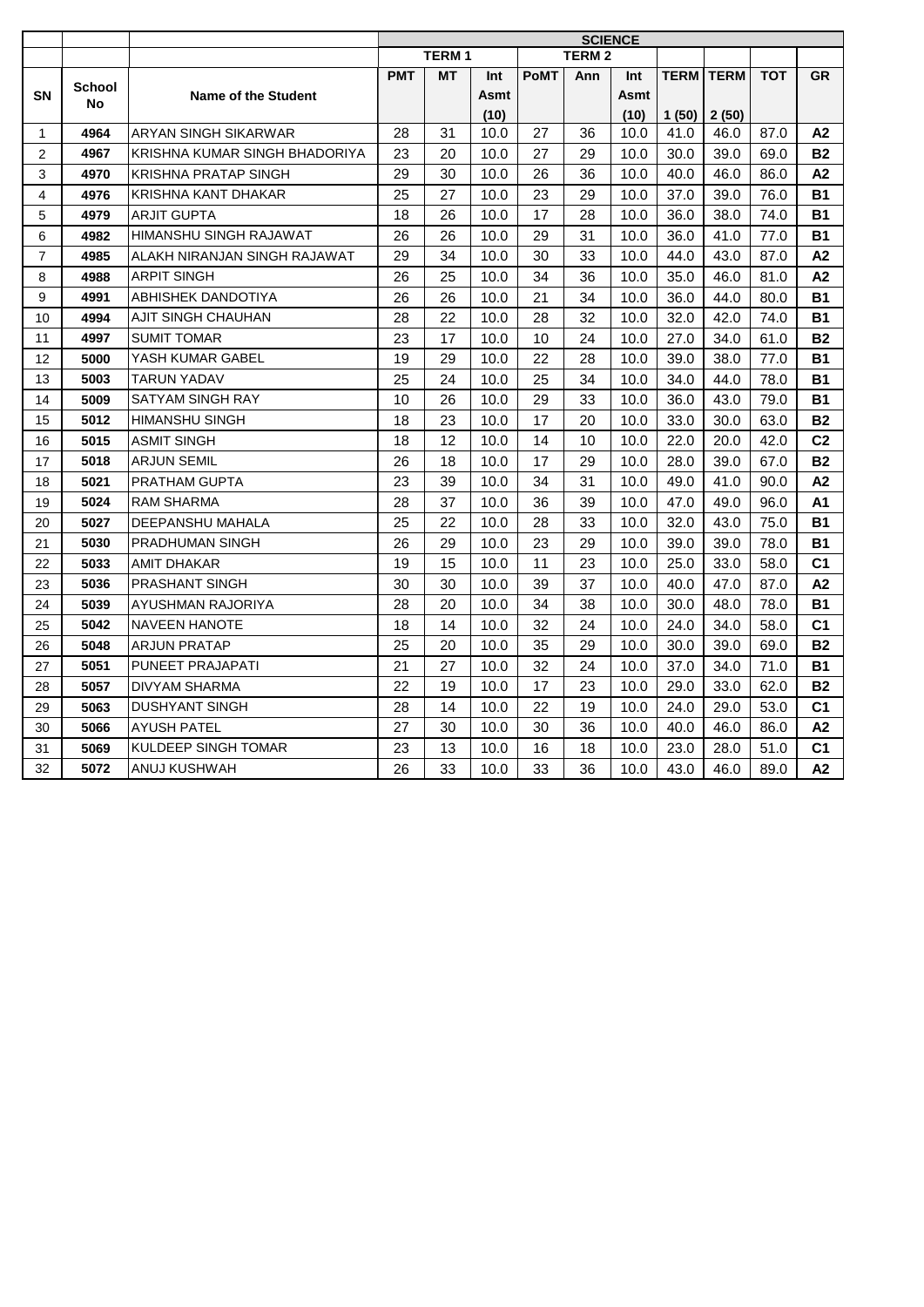| <b>TERM1</b><br><b>TERM 2</b><br><b>PMT</b><br><b>PoMT</b><br>Ann<br><b>TERM</b><br><b>TERM</b><br><b>TOT</b><br>МT<br>Int<br>Int<br><b>School</b><br><b>SN</b><br><b>Name of the Student</b><br>Asmt<br>Asmt<br>No<br>(10)<br>(10)<br>1(50)<br>2(50)<br>ARYAN SINGH SIKARWAR<br>35<br>4964<br>27<br>32<br>10.0<br>30<br>10.0<br>42.0<br>45.0<br>87.0<br>1<br>4967<br>KRISHNA KUMAR SINGH BHADORIYA<br>28<br>34<br>10.0<br>32<br>32<br>10.0<br>44.0<br>2<br>42.0<br>86.0<br>3<br><b>KRISHNA PRATAP SINGH</b><br>30<br>34<br>32<br>37<br>10.0<br>44.0<br>47.0<br>4970<br>10.0<br>91.0<br>$\overline{4}$<br>KRISHNA KANT DHAKAR<br>30<br>30<br>28<br>34<br>4976<br>10.0<br>10.0<br>40.0<br>44.0<br>84.0<br>5<br>28<br>34<br>31<br>31<br>4979<br><b>ARJIT GUPTA</b><br>10.0<br>10.0<br>44.0<br>41.0<br>85.0<br>27<br>37<br>4982<br>HIMANSHU SINGH RAJAWAT<br>33<br>10.0<br>35<br>10.0<br>43.0<br>47.0<br>90.0<br>6<br>ALAKH NIRANJAN SINGH RAJAWAT<br>27<br>34<br>10.0<br>35<br>38<br>10.0<br>44.0<br>48.0<br>92.0<br>$\overline{7}$<br>4985<br><b>ARPIT SINGH</b><br>29<br>25<br>31<br>34<br>10.0<br>8<br>4988<br>10.0<br>35.0<br>44.0<br>79.0<br>9<br>29<br>32<br>4991<br>ABHISHEK DANDOTIYA<br>32<br>10.0<br>35<br>10.0<br>42.0<br>45.0<br>87.0<br>AJIT SINGH CHAUHAN<br>28<br>27<br>31<br>37<br>37.0<br>10<br>4994<br>10.0<br>10.0<br>47.0<br>84.0<br><b>SUMIT TOMAR</b><br>22<br>32<br>4997<br>30<br>10.0<br>33<br>10.0<br>32.0<br>42.0<br>74.0<br>11<br>27<br>32<br>37<br>YASH KUMAR GABEL<br>30<br>10.0<br>10.0<br>40.0<br>47.0<br>87.0<br>12<br>5000<br>27<br>33<br>36<br>13<br>5003<br><b>TARUN YADAV</b><br>29<br>10.0<br>10.0<br>39.0<br>46.0<br>85.0<br>14<br>5009<br>26<br>27<br>10.0<br>29<br>37<br>37.0<br>47.0<br>SATYAM SINGH RAY<br>10.0<br>84.0 |    |      |                       |    |    |      |    |    | <b>SOCIAL SCIENCE</b> |      |      |      |           |
|-----------------------------------------------------------------------------------------------------------------------------------------------------------------------------------------------------------------------------------------------------------------------------------------------------------------------------------------------------------------------------------------------------------------------------------------------------------------------------------------------------------------------------------------------------------------------------------------------------------------------------------------------------------------------------------------------------------------------------------------------------------------------------------------------------------------------------------------------------------------------------------------------------------------------------------------------------------------------------------------------------------------------------------------------------------------------------------------------------------------------------------------------------------------------------------------------------------------------------------------------------------------------------------------------------------------------------------------------------------------------------------------------------------------------------------------------------------------------------------------------------------------------------------------------------------------------------------------------------------------------------------------------------------------------------------------------------------------------------------------------------------------|----|------|-----------------------|----|----|------|----|----|-----------------------|------|------|------|-----------|
|                                                                                                                                                                                                                                                                                                                                                                                                                                                                                                                                                                                                                                                                                                                                                                                                                                                                                                                                                                                                                                                                                                                                                                                                                                                                                                                                                                                                                                                                                                                                                                                                                                                                                                                                                                 |    |      |                       |    |    |      |    |    |                       |      |      |      |           |
|                                                                                                                                                                                                                                                                                                                                                                                                                                                                                                                                                                                                                                                                                                                                                                                                                                                                                                                                                                                                                                                                                                                                                                                                                                                                                                                                                                                                                                                                                                                                                                                                                                                                                                                                                                 |    |      |                       |    |    |      |    |    |                       |      |      |      | <b>GR</b> |
|                                                                                                                                                                                                                                                                                                                                                                                                                                                                                                                                                                                                                                                                                                                                                                                                                                                                                                                                                                                                                                                                                                                                                                                                                                                                                                                                                                                                                                                                                                                                                                                                                                                                                                                                                                 |    |      |                       |    |    |      |    |    |                       |      |      |      |           |
|                                                                                                                                                                                                                                                                                                                                                                                                                                                                                                                                                                                                                                                                                                                                                                                                                                                                                                                                                                                                                                                                                                                                                                                                                                                                                                                                                                                                                                                                                                                                                                                                                                                                                                                                                                 |    |      |                       |    |    |      |    |    |                       |      |      |      |           |
|                                                                                                                                                                                                                                                                                                                                                                                                                                                                                                                                                                                                                                                                                                                                                                                                                                                                                                                                                                                                                                                                                                                                                                                                                                                                                                                                                                                                                                                                                                                                                                                                                                                                                                                                                                 |    |      |                       |    |    |      |    |    |                       |      |      |      | A2        |
|                                                                                                                                                                                                                                                                                                                                                                                                                                                                                                                                                                                                                                                                                                                                                                                                                                                                                                                                                                                                                                                                                                                                                                                                                                                                                                                                                                                                                                                                                                                                                                                                                                                                                                                                                                 |    |      |                       |    |    |      |    |    |                       |      |      |      | A2        |
|                                                                                                                                                                                                                                                                                                                                                                                                                                                                                                                                                                                                                                                                                                                                                                                                                                                                                                                                                                                                                                                                                                                                                                                                                                                                                                                                                                                                                                                                                                                                                                                                                                                                                                                                                                 |    |      |                       |    |    |      |    |    |                       |      |      |      | A1        |
|                                                                                                                                                                                                                                                                                                                                                                                                                                                                                                                                                                                                                                                                                                                                                                                                                                                                                                                                                                                                                                                                                                                                                                                                                                                                                                                                                                                                                                                                                                                                                                                                                                                                                                                                                                 |    |      |                       |    |    |      |    |    |                       |      |      |      | A2        |
|                                                                                                                                                                                                                                                                                                                                                                                                                                                                                                                                                                                                                                                                                                                                                                                                                                                                                                                                                                                                                                                                                                                                                                                                                                                                                                                                                                                                                                                                                                                                                                                                                                                                                                                                                                 |    |      |                       |    |    |      |    |    |                       |      |      |      | A2        |
|                                                                                                                                                                                                                                                                                                                                                                                                                                                                                                                                                                                                                                                                                                                                                                                                                                                                                                                                                                                                                                                                                                                                                                                                                                                                                                                                                                                                                                                                                                                                                                                                                                                                                                                                                                 |    |      |                       |    |    |      |    |    |                       |      |      |      | A2        |
|                                                                                                                                                                                                                                                                                                                                                                                                                                                                                                                                                                                                                                                                                                                                                                                                                                                                                                                                                                                                                                                                                                                                                                                                                                                                                                                                                                                                                                                                                                                                                                                                                                                                                                                                                                 |    |      |                       |    |    |      |    |    |                       |      |      |      | A1        |
|                                                                                                                                                                                                                                                                                                                                                                                                                                                                                                                                                                                                                                                                                                                                                                                                                                                                                                                                                                                                                                                                                                                                                                                                                                                                                                                                                                                                                                                                                                                                                                                                                                                                                                                                                                 |    |      |                       |    |    |      |    |    |                       |      |      |      | <b>B1</b> |
|                                                                                                                                                                                                                                                                                                                                                                                                                                                                                                                                                                                                                                                                                                                                                                                                                                                                                                                                                                                                                                                                                                                                                                                                                                                                                                                                                                                                                                                                                                                                                                                                                                                                                                                                                                 |    |      |                       |    |    |      |    |    |                       |      |      |      | A2        |
|                                                                                                                                                                                                                                                                                                                                                                                                                                                                                                                                                                                                                                                                                                                                                                                                                                                                                                                                                                                                                                                                                                                                                                                                                                                                                                                                                                                                                                                                                                                                                                                                                                                                                                                                                                 |    |      |                       |    |    |      |    |    |                       |      |      |      | A2        |
|                                                                                                                                                                                                                                                                                                                                                                                                                                                                                                                                                                                                                                                                                                                                                                                                                                                                                                                                                                                                                                                                                                                                                                                                                                                                                                                                                                                                                                                                                                                                                                                                                                                                                                                                                                 |    |      |                       |    |    |      |    |    |                       |      |      |      | <b>B1</b> |
|                                                                                                                                                                                                                                                                                                                                                                                                                                                                                                                                                                                                                                                                                                                                                                                                                                                                                                                                                                                                                                                                                                                                                                                                                                                                                                                                                                                                                                                                                                                                                                                                                                                                                                                                                                 |    |      |                       |    |    |      |    |    |                       |      |      |      | A2        |
|                                                                                                                                                                                                                                                                                                                                                                                                                                                                                                                                                                                                                                                                                                                                                                                                                                                                                                                                                                                                                                                                                                                                                                                                                                                                                                                                                                                                                                                                                                                                                                                                                                                                                                                                                                 |    |      |                       |    |    |      |    |    |                       |      |      |      | A2        |
|                                                                                                                                                                                                                                                                                                                                                                                                                                                                                                                                                                                                                                                                                                                                                                                                                                                                                                                                                                                                                                                                                                                                                                                                                                                                                                                                                                                                                                                                                                                                                                                                                                                                                                                                                                 |    |      |                       |    |    |      |    |    |                       |      |      |      | A2        |
|                                                                                                                                                                                                                                                                                                                                                                                                                                                                                                                                                                                                                                                                                                                                                                                                                                                                                                                                                                                                                                                                                                                                                                                                                                                                                                                                                                                                                                                                                                                                                                                                                                                                                                                                                                 | 15 | 5012 | <b>HIMANSHU SINGH</b> | 28 | 22 | 10.0 | 27 | 27 | 10.0                  | 32.0 | 37.0 | 69.0 | <b>B2</b> |
| 27<br>25<br>35.0<br><b>ASMIT SINGH</b><br>10.0<br>24<br>19<br>10.0<br>29.0<br>64.0<br>16<br>5015                                                                                                                                                                                                                                                                                                                                                                                                                                                                                                                                                                                                                                                                                                                                                                                                                                                                                                                                                                                                                                                                                                                                                                                                                                                                                                                                                                                                                                                                                                                                                                                                                                                                |    |      |                       |    |    |      |    |    |                       |      |      |      | <b>B2</b> |
| 26<br>32<br>29<br>32<br>10.0<br>42.0<br>42.0<br>84.0<br>17<br>5018<br><b>ARJUN SEMIL</b><br>10.0                                                                                                                                                                                                                                                                                                                                                                                                                                                                                                                                                                                                                                                                                                                                                                                                                                                                                                                                                                                                                                                                                                                                                                                                                                                                                                                                                                                                                                                                                                                                                                                                                                                                |    |      |                       |    |    |      |    |    |                       |      |      |      | A2        |
| 25<br>34<br>32<br>34<br>44.0<br>18<br>5021<br>PRATHAM GUPTA<br>10.0<br>10.0<br>44.0<br>88.0                                                                                                                                                                                                                                                                                                                                                                                                                                                                                                                                                                                                                                                                                                                                                                                                                                                                                                                                                                                                                                                                                                                                                                                                                                                                                                                                                                                                                                                                                                                                                                                                                                                                     |    |      |                       |    |    |      |    |    |                       |      |      |      | A2        |
| 28<br>34<br>34<br>38<br>44.0<br>19<br>5024<br><b>RAM SHARMA</b><br>10.0<br>10.0<br>48.0<br>92.0                                                                                                                                                                                                                                                                                                                                                                                                                                                                                                                                                                                                                                                                                                                                                                                                                                                                                                                                                                                                                                                                                                                                                                                                                                                                                                                                                                                                                                                                                                                                                                                                                                                                 |    |      |                       |    |    |      |    |    |                       |      |      |      | <b>A1</b> |
| DEEPANSHU MAHALA<br>30<br>32<br>35<br>42.0<br>87.0<br>20<br>5027<br>10.0<br>26<br>10.0<br>45.0                                                                                                                                                                                                                                                                                                                                                                                                                                                                                                                                                                                                                                                                                                                                                                                                                                                                                                                                                                                                                                                                                                                                                                                                                                                                                                                                                                                                                                                                                                                                                                                                                                                                  |    |      |                       |    |    |      |    |    |                       |      |      |      | А2        |
| 27<br>31<br>29<br>25<br>41.0<br>76.0<br>21<br>5030<br><b>PRADHUMAN SINGH</b><br>10.0<br>10.0<br>35.0                                                                                                                                                                                                                                                                                                                                                                                                                                                                                                                                                                                                                                                                                                                                                                                                                                                                                                                                                                                                                                                                                                                                                                                                                                                                                                                                                                                                                                                                                                                                                                                                                                                            |    |      |                       |    |    |      |    |    |                       |      |      |      | <b>B1</b> |
| 20<br>25<br>19<br>23<br>22<br><b>AMIT DHAKAR</b><br>10.0<br>10.0<br>35.0<br>33.0<br>68.0<br>5033                                                                                                                                                                                                                                                                                                                                                                                                                                                                                                                                                                                                                                                                                                                                                                                                                                                                                                                                                                                                                                                                                                                                                                                                                                                                                                                                                                                                                                                                                                                                                                                                                                                                |    |      |                       |    |    |      |    |    |                       |      |      |      | <b>B2</b> |
| 23<br>27<br>36<br>37<br>93.0<br>5036<br><b>PRASHANT SINGH</b><br>10.0<br>30<br>10.0<br>46.0<br>47.0                                                                                                                                                                                                                                                                                                                                                                                                                                                                                                                                                                                                                                                                                                                                                                                                                                                                                                                                                                                                                                                                                                                                                                                                                                                                                                                                                                                                                                                                                                                                                                                                                                                             |    |      |                       |    |    |      |    |    |                       |      |      |      | <b>A1</b> |
| 29<br>20<br>32<br>36<br>30.0<br>76.0<br>24<br>5039<br>AYUSHMAN RAJORIYA<br>10.0<br>10.0<br>46.0                                                                                                                                                                                                                                                                                                                                                                                                                                                                                                                                                                                                                                                                                                                                                                                                                                                                                                                                                                                                                                                                                                                                                                                                                                                                                                                                                                                                                                                                                                                                                                                                                                                                 |    |      |                       |    |    |      |    |    |                       |      |      |      | <b>B1</b> |
| 30<br>26<br>30<br>32<br>25<br>5042<br><b>NAVEEN HANOTE</b><br>10.0<br>10.0<br>36.0<br>42.0<br>78.0                                                                                                                                                                                                                                                                                                                                                                                                                                                                                                                                                                                                                                                                                                                                                                                                                                                                                                                                                                                                                                                                                                                                                                                                                                                                                                                                                                                                                                                                                                                                                                                                                                                              |    |      |                       |    |    |      |    |    |                       |      |      |      | <b>B1</b> |
| <b>ARJUN PRATAP</b><br>30<br>20<br>33<br>29<br>30.0<br>69.0<br>26<br>10.0<br>10.0<br>39.0<br>5048                                                                                                                                                                                                                                                                                                                                                                                                                                                                                                                                                                                                                                                                                                                                                                                                                                                                                                                                                                                                                                                                                                                                                                                                                                                                                                                                                                                                                                                                                                                                                                                                                                                               |    |      |                       |    |    |      |    |    |                       |      |      |      | <b>B2</b> |
| 27<br>PUNEET PRAJAPATI<br>29<br>30<br>26<br>22<br>32.0<br>5051<br>10.0<br>10.0<br>40.0<br>72.0                                                                                                                                                                                                                                                                                                                                                                                                                                                                                                                                                                                                                                                                                                                                                                                                                                                                                                                                                                                                                                                                                                                                                                                                                                                                                                                                                                                                                                                                                                                                                                                                                                                                  |    |      |                       |    |    |      |    |    |                       |      |      |      | <b>B1</b> |
| 28<br>27<br>27<br>27<br>37.0<br>5057<br>DIVYAM SHARMA<br>10.0<br>33<br>10.0<br>43.0<br>80.0                                                                                                                                                                                                                                                                                                                                                                                                                                                                                                                                                                                                                                                                                                                                                                                                                                                                                                                                                                                                                                                                                                                                                                                                                                                                                                                                                                                                                                                                                                                                                                                                                                                                     |    |      |                       |    |    |      |    |    |                       |      |      |      | <b>B1</b> |
| 5063<br><b>DUSHYANT SINGH</b><br>27<br>27<br>10.0<br>29<br>33<br>10.0<br>37.0<br>43.0<br>29<br>80.0                                                                                                                                                                                                                                                                                                                                                                                                                                                                                                                                                                                                                                                                                                                                                                                                                                                                                                                                                                                                                                                                                                                                                                                                                                                                                                                                                                                                                                                                                                                                                                                                                                                             |    |      |                       |    |    |      |    |    |                       |      |      |      | <b>B1</b> |
| <b>AYUSH PATEL</b><br>26<br>34<br>10.0<br>33<br>36<br>44.0<br>46.0<br>30<br>5066<br>10.0<br>90.0                                                                                                                                                                                                                                                                                                                                                                                                                                                                                                                                                                                                                                                                                                                                                                                                                                                                                                                                                                                                                                                                                                                                                                                                                                                                                                                                                                                                                                                                                                                                                                                                                                                                |    |      |                       |    |    |      |    |    |                       |      |      |      | A2        |
| <b>KULDEEP SINGH TOMAR</b><br>25<br>18<br>31<br>37<br>28.0<br>31<br>5069<br>10.0<br>10.0<br>47.0<br>75.0                                                                                                                                                                                                                                                                                                                                                                                                                                                                                                                                                                                                                                                                                                                                                                                                                                                                                                                                                                                                                                                                                                                                                                                                                                                                                                                                                                                                                                                                                                                                                                                                                                                        |    |      |                       |    |    |      |    |    |                       |      |      |      | <b>B1</b> |
| 32<br>5072<br><b>ANUJ KUSHWAH</b><br>29<br>34<br>34<br>37<br>47.0<br>10.0<br>10.0<br>44.0<br>91.0                                                                                                                                                                                                                                                                                                                                                                                                                                                                                                                                                                                                                                                                                                                                                                                                                                                                                                                                                                                                                                                                                                                                                                                                                                                                                                                                                                                                                                                                                                                                                                                                                                                               |    |      |                       |    |    |      |    |    |                       |      |      |      | A1        |